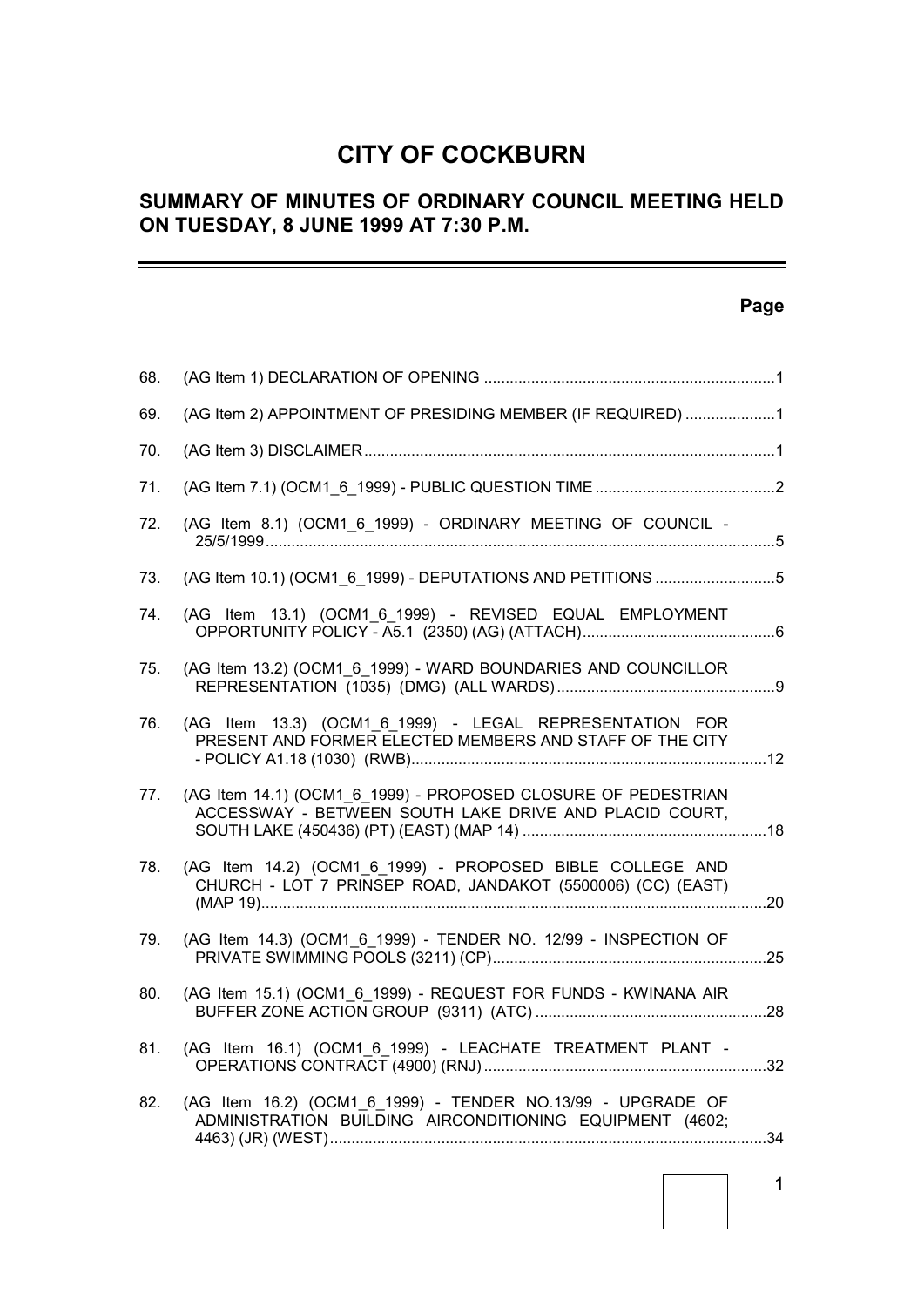| 83. (AG Item 16.3) (OCM1 6 1999) - TENDER NO. 9/99 - SALVAGE AND |  |
|------------------------------------------------------------------|--|
| RECOVERY RIGHTS - HENDERSON LANDFILL SITE (AS) (4433)            |  |
|                                                                  |  |

84. (AG Item 24.1) (OCM1\_6\_1999) - RESOLUTION OF COMPLIANCE (Section 3.18(3), Local Government Act 1995) .........................................................................40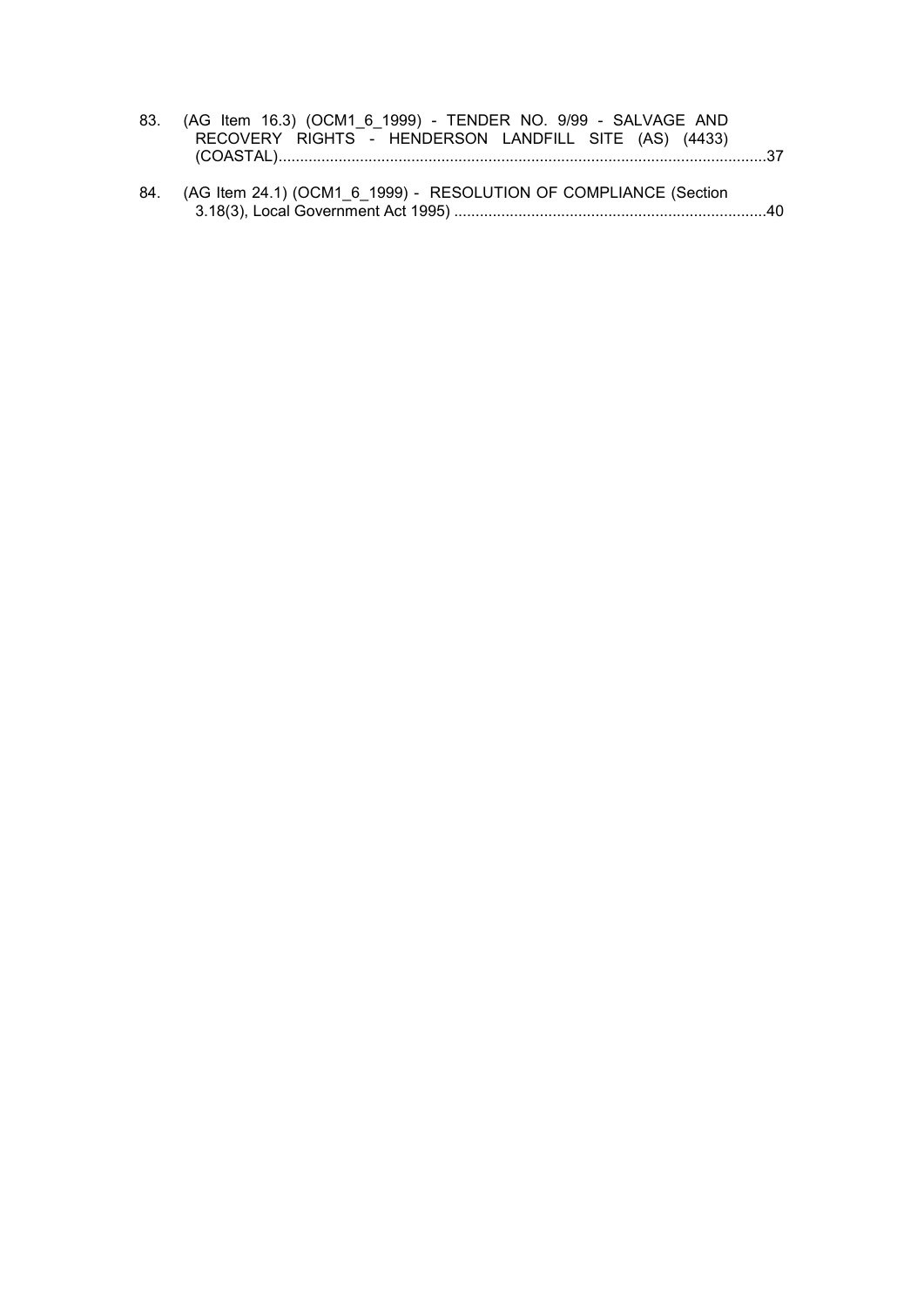# **CITY OF COCKBURN**

# **MINUTES OF ORDINARY COUNCIL MEETING HELD ON TUESDAY, 8 JUNE 1999 AT 7:30 P.M.**

#### **PRESENT:**

#### **COUNCIL MEMBERS**

| Mr J F Donaldson | $\overline{\phantom{0}}$ | <b>Chairperson of Joint Commission</b> |
|------------------|--------------------------|----------------------------------------|
| Ms J L Smithson  | $\overline{\phantom{a}}$ | Joint Commissioner                     |
| Mr M A Jorgensen |                          | Joint Commissioner                     |

## **IN ATTENDANCE**

| Mr R W Brown    | $\blacksquare$           | <b>Chief Executive Officer</b>         |
|-----------------|--------------------------|----------------------------------------|
| Mr D M Green    | $\sim$                   | <b>Director Community Services</b>     |
| Mr A T Crothers | $\blacksquare$           | Director, Finance & Corporate Services |
| Mr S M Hiller   | $\blacksquare$           | Director, Planning & Development       |
| Mr B K Greay    | $\overline{\phantom{a}}$ | Director, Engineering                  |
| Mrs S Ellis     | $\overline{\phantom{a}}$ | Secretary to Chief Executive Officer   |

## **68. (AG Item 1) DECLARATION OF OPENING**

The Chairperson declared the Meeting open at 7:30pm.

# **69. (AG Item 2) APPOINTMENT OF PRESIDING MEMBER (IF REQUIRED)**

Nil

#### **70. (AG Item 3) DISCLAIMER**

The Presiding Member read aloud the following disclaimer: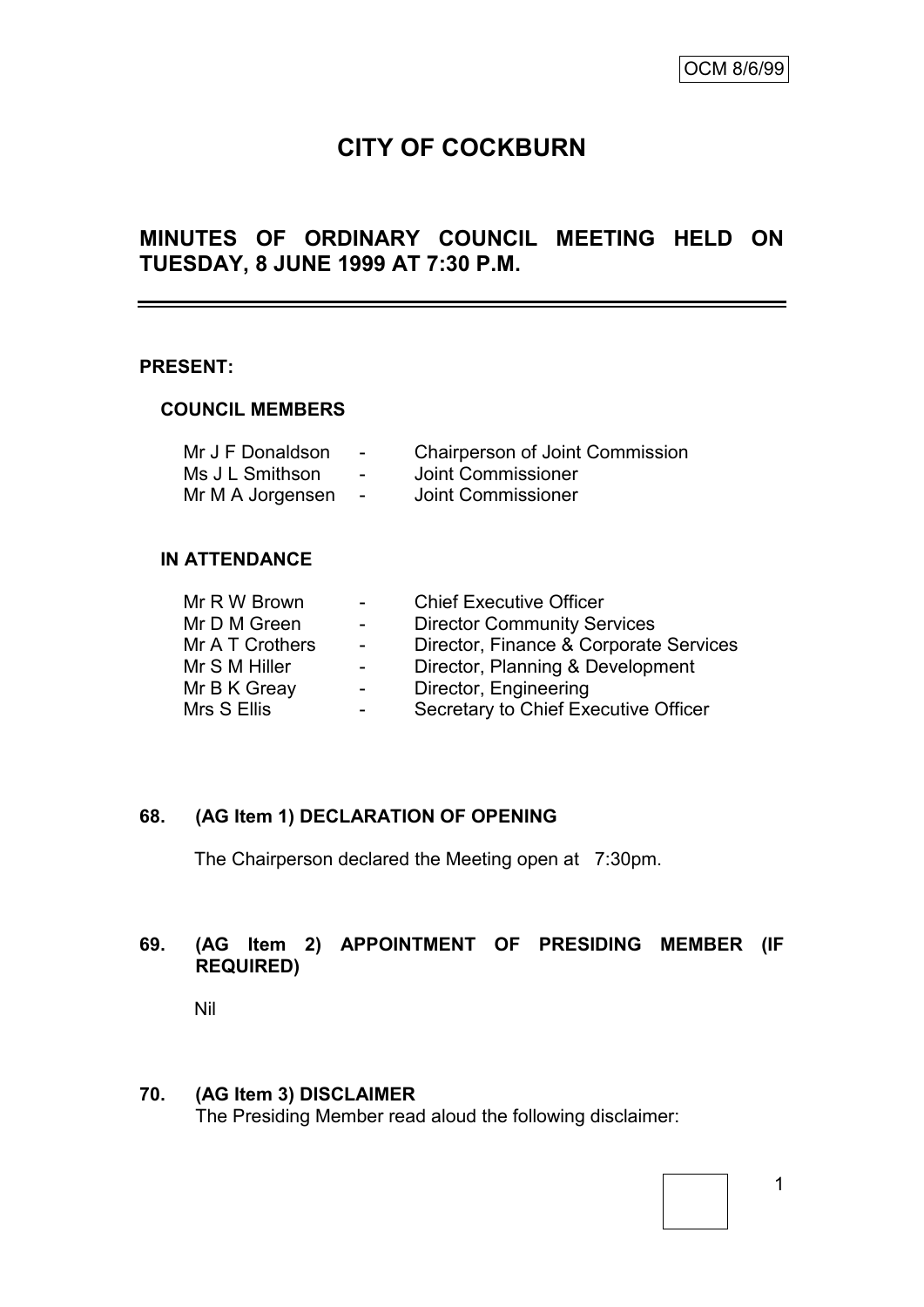Members of the public who attend Council Meetings, should not act immediately on anything they hear at the Meetings, without first seeking clarification of Council's position. Persons are advised to wait for written advice from the Council prior to taking action on any matter that they may have before Council.

# **71. (AG Item 7.1) (OCM1\_6\_1999) - PUBLIC QUESTION TIME**

**Mr Andrew Brown** wished to address Council in relation to Tender 9/99 - Allocation of Scavenging Rights at Henderson Landfill and a letter Mr Brown delivered to the Commissioners earlier today. Mr Brown had concerns about many issues but in particular, the change to the length of tender from two years with a one-year option to one year with a one-year option. Commissioner Donaldson advised that the length of the tender had not changed and was a typographical error. In light of the amount of questions mentioned in today's letter, Mr Brown asked that Council defer the matter so that his letter could be responded to. Mr Brown was also concerned that Patrick had not been consulted regarding the current operation.

Commissioner Donaldson advised that Mr Brown's comments would be taken into consideration when the agenda item is discussed.

**Ms Moina Rahib** representing the proposed Bible College (Item 14.2) wished to make comment on a number of issues including the size of the building and parking area, affect on neighbours and pollution to ground water. The proposal is situated on the property so it would least affect the neighbours. The services it would provide would be of great benefit to the community. They recognise the need to be responsible citizens and will do their utmost to ensure that the site does not contaminate the ground water. An error in the agenda item was also clarified which was that the Sunday service will actually be held at 9am and 6pm and not 9am - 6pm.

**Mr Peter Mirco** representing Mirco Brothers, wished to advise Council of concerns they had with regards to their property in Hurst Road. He stated that since Cockburn Cement put up a blockage to stop motorbikes on their property, people are now dumping rubbish on their property, which Mr Mirco has had to take to the tip and gets charged for it. He asked what could Council do to assist them.

Mr Mirco also wanted Council to be aware of traffic concerns on Hurst Road due to the increase in truck traffic. He strongly urged Council to consider the potential dangers with regard to the condition of the road and intersection and to the type of traffic now using the road (ie: btrains) before a fatality occurs.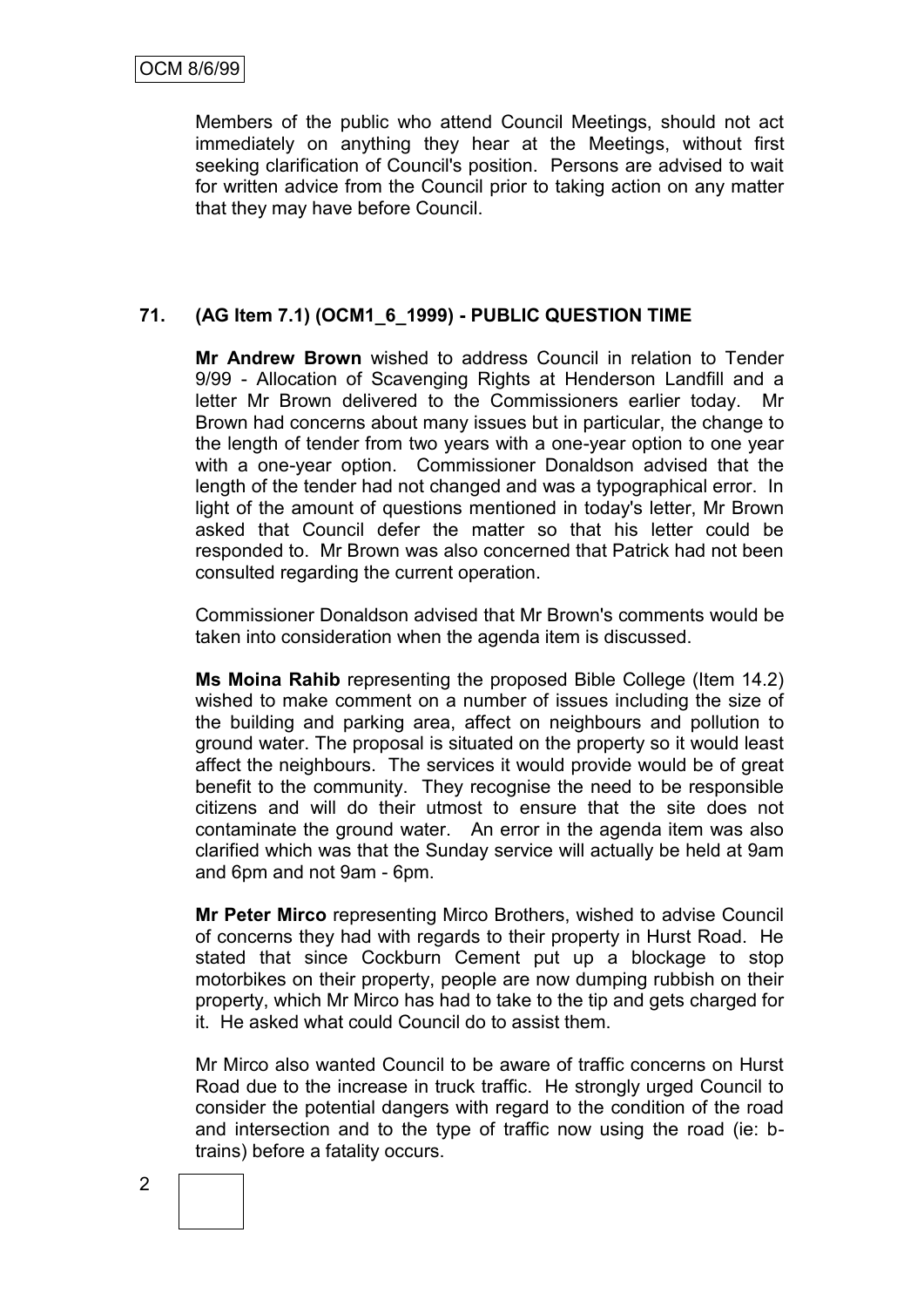**Mr Brian Vidovich** representing K.A.B.Z. requested that Council not support the recommendation for item 15.1. He felt that the issue at stake is very serious and involves a huge part of the community. K.A.B.Z. represents all the people in the effected areas and they want their professional people to work closely with the planners of the City of Cockburn and the Town of Kwinana. The funds of \$5000 allocated to K.A.B.Z. in '97 were partly used and a remaining \$3000 was to be left for further submissions when the Draft was released. Unfortunately the continual extensions to the release of the draft meant that those funds were not put aside and now that further submissions are needed, they can no longer draw on those funds.

**Ms Natasha Edwards** representing Mr Marinko Pecotic, spoke in relation to item 13.3. Ms Edwards felt that Mr Pecotic and other Councillors mentioned in the Inquiry Report, should contribute as much as possible to the Inquiry being conducted by Mr Douglas and to do that, require access to legal representation without restrictions. The recommended limit of \$3000 would not allow them to formulate an adequate response to allegations against them in the previous Report and asked Council to reconsider putting limitations on the assistance provided.

**Mr Daryl Kersar** representing K.A.B.Z. referring to agenda item 15.1, explained the history of the funding allocation in 1997 and why the balance of the money had not been required until now. He acknowledged that Council has made comprehensive submissions on the FRIARS Report and assured Council that their consultant has been instructed to liaise closely with Council staff.

**Mr Brian Ivas** referring to item 16.1, stated that rubbish was a major problem all over the world, every Council faces the same problem and one way to combat it is recycling. He believed that the current recycling yard provides job opportunities in the area and the local people can share in its activities by fixing the articles they get from the recycling yard. Mr Ivas asked Council to lead the way by setting an example to other Councils by supporting this scheme.

**Mrs Mary Jenkins** stated that recently, she had been approached by many people regarding the opening of the Coogee Jetty. They were upset that the guest list had not included many people who should have been invited due to their participation in the project and who should have been recognised. Mrs Jenkins was critical of the Administration's organising of the event for this reason and asked that the Commissioners investigate it. Commissioner Donaldson assured Mrs Jenkins that the decision to open the jetty was made fully recognising such concerns and explained that Council wanted to open the jetty in a formal way, to recognise that it was now available for the public to use, but was mindful of inviting a large group of people in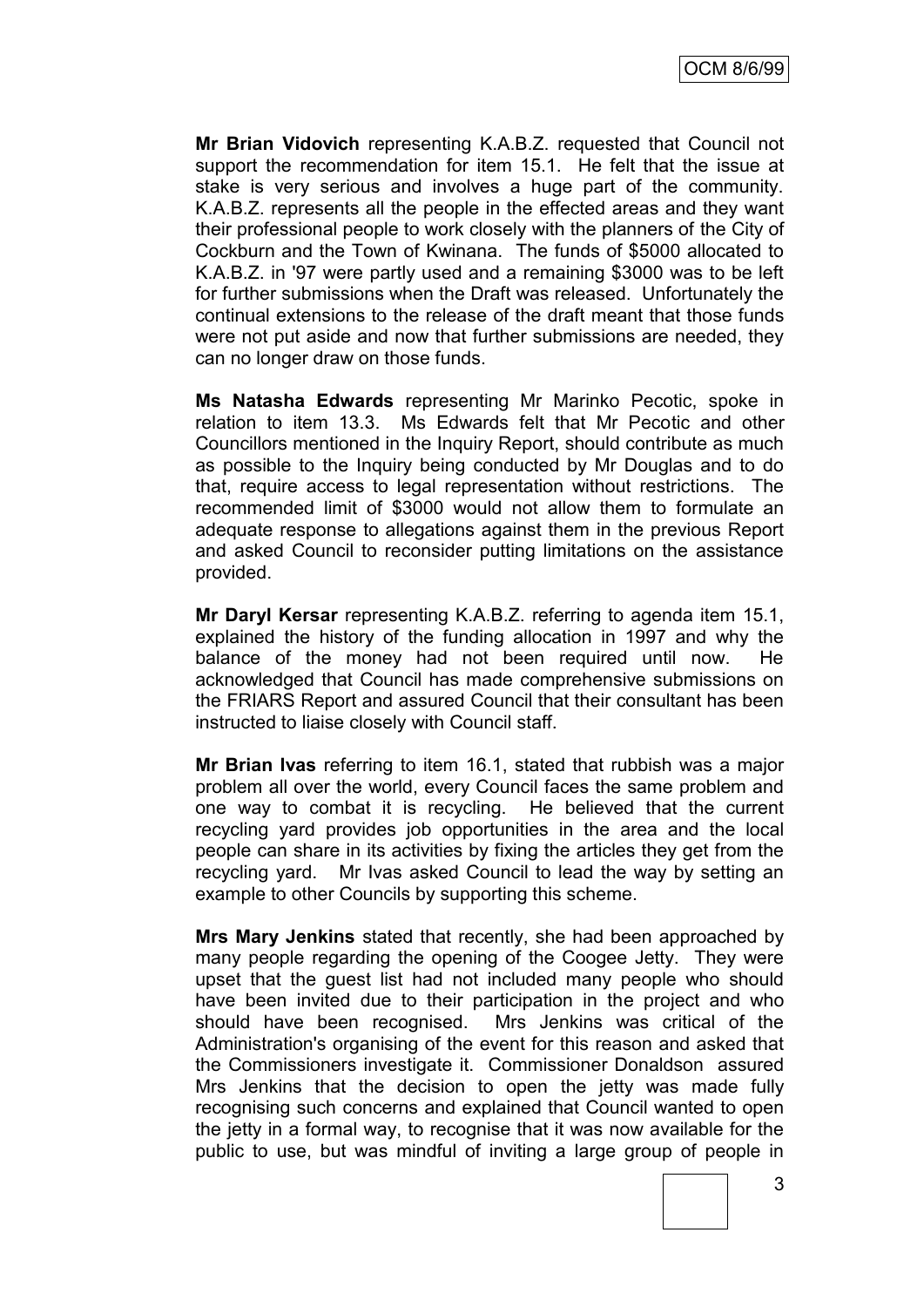possibly inclement weather. Therefore, Council will also be organising a family picnic day later in the year when the weather is better, so that everyone can enjoy the facility and the Council can properly recognise all those people who have contributed.

Mrs Jenkins also stated that she raised the issue of Reconciliation Day at a previous Council Meeting and had asked what the Council was planning to do. She recently received a letter advising that Council was arranging a morning tea at the Coolbellup Library and felt that the morning tea was a pathetic example compared to what other Councils were doing to recognise such an event.

**Mr John Grljusich,** regarding agenda item 13.3, requested that the recommendation be amended to reflect that legal assistance under Part 8 - Division 1 be included. Mr Grljusich explained the circumstances leading up to him seeking legal advice with regards to the Inquiry because of the nature of the remarks made in the Report. As he had contacted the correct people including the CEO and the Department of Local Government, regarding the necessity for him to seek legal representation, he felt that his representation was justified as it affected his reputation and career in local government and therefore, Part 8 - Division 1 inquiries should be included in the Policy. Mr Grljusich added that he fully agreed with the previous speaker on this matter and requested that Council give his comments due consideration.

**Mrs Maryanne Separovich** addressed Council in relation to item 15.1, commenting that Council's financial support is extremely important for the community in regards to this matter. She strongly believed that K.A.B.Z. did need Council's support and that it does represent the wider community.

**Clr Stephen Lee** wanted to echo the previous comments regarding item 15.1 and directed Council to ask themselves, "how would you feel if a discussion paper came out that said we are going to take your home and am going to build a factory next to your home?" He stated that the people there feel mortified and cannot believe that the government would do such a thing. Two years ago, Council agreed to commit \$5000 to help with their submission. They believed that it would come back in six months time and so only some of the money was used for the consultant. He asked Council to give strong consideration to putting that \$3000 back on the budget.

**Mr Ray Townley** of Danielson Way Beeliar sought Council's assistance with problems he was having with the dividing fence on his property. He built a house in Stanford Gardens and when the builder next door built a house, they took sand away from the fence and now the fence has fallen down but the builder has refused to put a retaining wall or fix the fence. He was frustrated that no one seemed to be able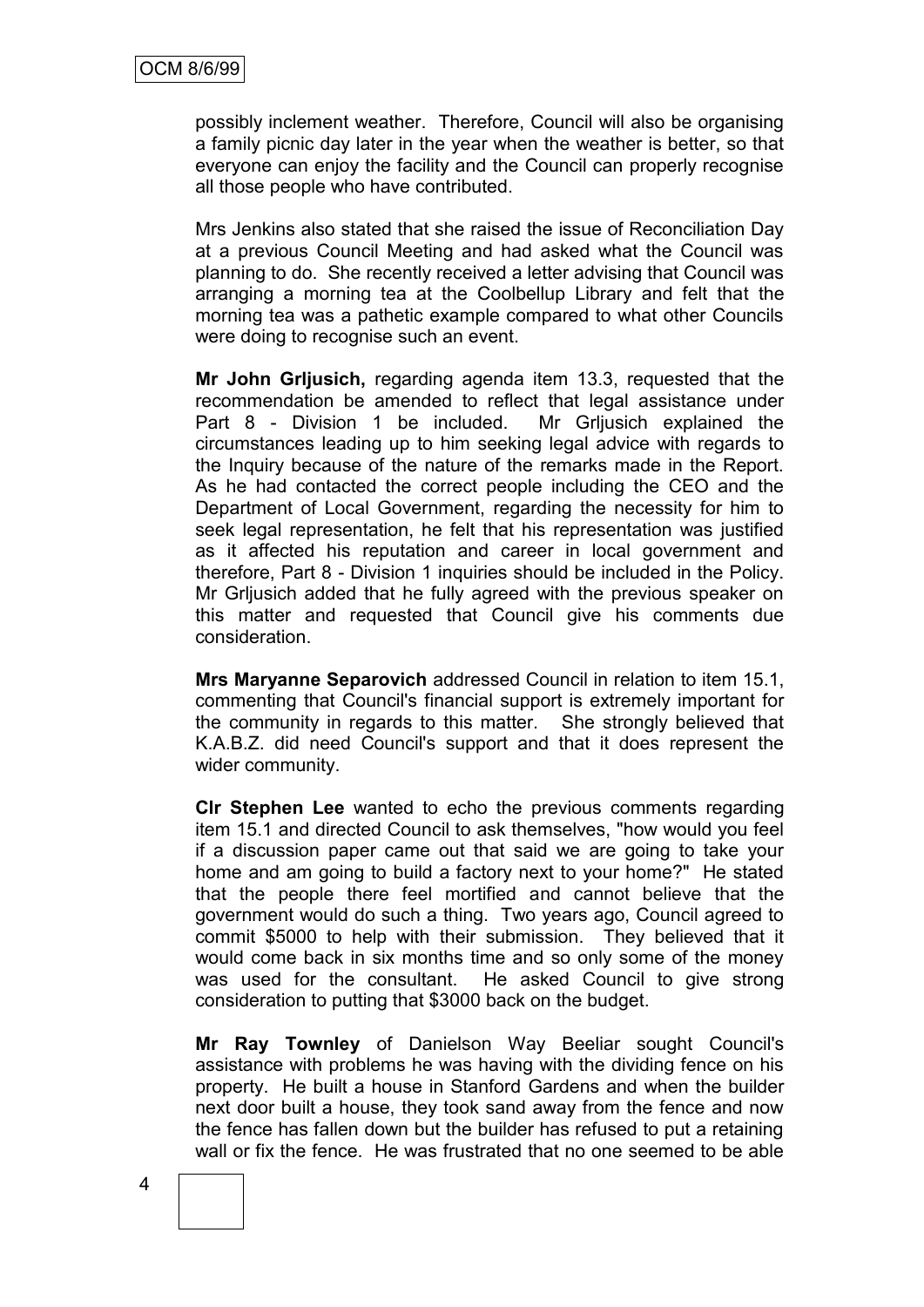to help him. Commissioner Donaldson advised that the Administration would take note of Mr Townley's concern and would try to address the problem if possible.

There being no further questions, Commissioner Donaldson took the opportunity to advise the gallery of the current status of the Inquiry into the City of Cockburn. He explained that the Inquiry by Mr Neil Douglas is entirely independent of the Commissioners and the general activities of the Council. Mr Douglas will be working from an office in 16 St George's Terrace with a team of professionals and intends to conduct the Inquiry in 3 stages. The first stage involves the collection of information. He has been running advertisements in the main newspapers advising people of the Inquiry and expects that people will be making submissions. His staff will collect the information and then stage two will commence which are hearings to be held. After that, stage three is the compilation and publication of his report.

If any member of the community wishes to contact Mr Douglas, the CEO's Secretary has the details or they may write to Mr Douglas.

Commissioner Donaldson reiterated that the Commissioners are not part of the Inquiry and Mr Douglas is independent of the activities of Council.

## **72. (AG Item 8.1) (OCM1\_6\_1999) - ORDINARY MEETING OF COUNCIL - 25/5/1999**

Moved Commissioner Jorgensen seconded Commissioner Smithson that the Minutes of the Ordinary Meeting of Council held on Tuesday, 25th May 1999 be confirmed as a true and accurate record.

# **CARRIED 3/0**

## **73. (AG Item 10.1) (OCM1\_6\_1999) - DEPUTATIONS AND PETITIONS**

Commissioner Donaldson advised that a petition had been received relating to the Henderson Landfill Salvage and Recovery Rights Tender and read aloud the prayer of the petition which reads:

"We support Patricks recycling as a preferred tender applicant and request that he be given a 12 month period to prove to Council that he is worthy of the position as he provides employment to the local community and provides a quality service to the public. After 12 months an option be given in relation to this matter."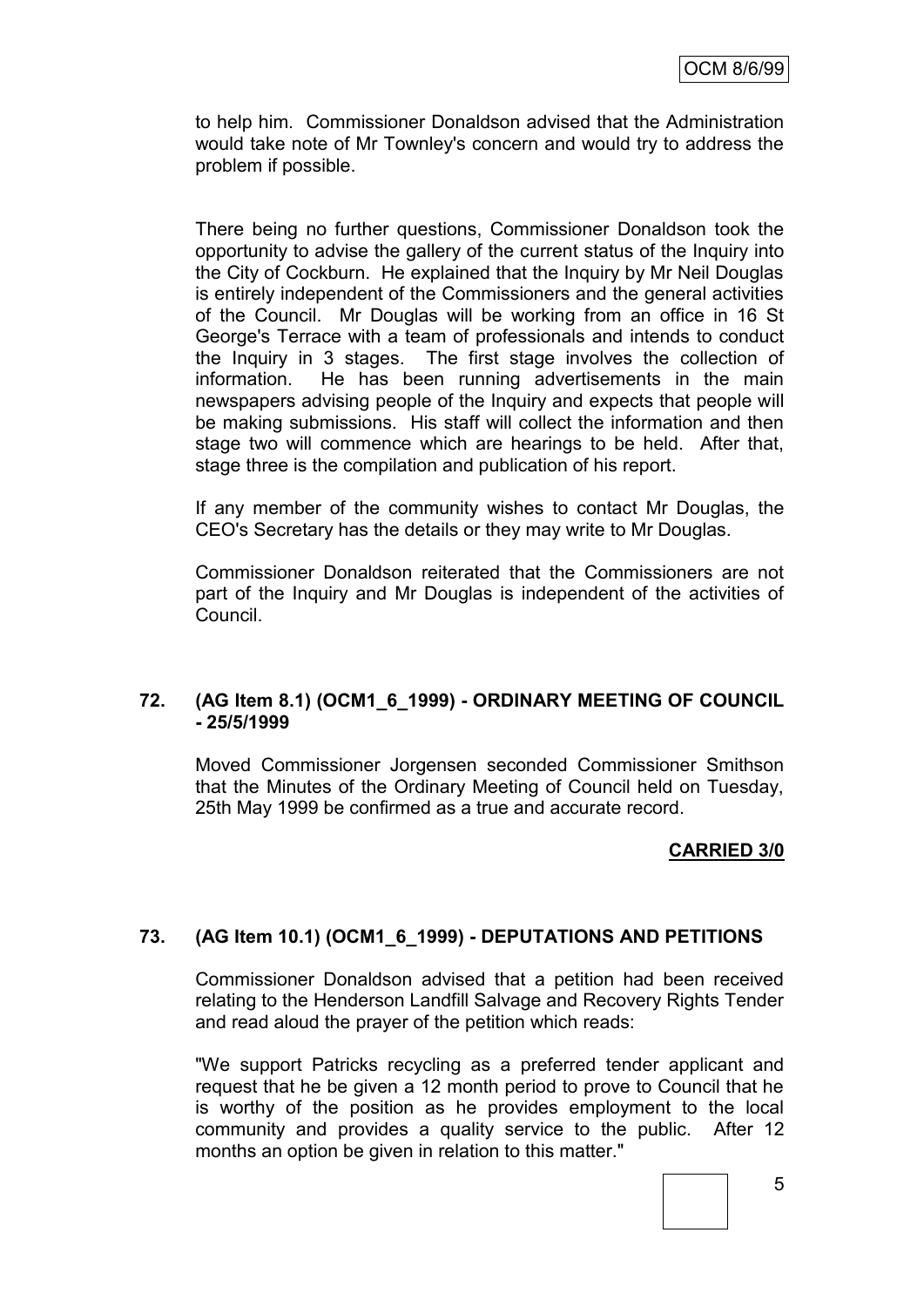The petition was noted and will be considered when that item is dealt with.

# **74. (AG Item 13.1) (OCM1\_6\_1999) - REVISED EQUAL EMPLOYMENT OPPORTUNITY POLICY - A5.1 (2350) (AG) (ATTACH)**

# **RECOMMENDATION**

That Council adopts the revised Policy A5.1 - Equal Employment Opportunity, as attached to the Agenda.

## **COUNCIL DECISION**

Moved Commissioner Jorgensen seconded Commissioner Smithson, that Council adopt the revised Policy A5.1 - Equal Employment Opportunity as follows:

# **Policy:**

The City of Cockburn recognises its legal obligations under the Equal Opportunity Act, 1984 and will actively promote equal employment opportunities based solely in accordance with section 5.40 of the Local Government Act, 1995. Furthermore, the Council commits itself to maintaining an equal opportunity program which aims to meet the following two objectives;

- 1. **That the City of Cockburn recognises and values diversity within its workforce and its community.**
- 2. That none of the grounds that are recognised as being discriminatory under the Act are contravened by any employee of the City of Cockburn.

The grounds of the Equal Opportunity Act that are recognised under this policy are:

- Gender
- Marital Status
- Pregnancy
- Race
- Impairment
- Age
- Religious conviction
- Political conviction
- Sexual harassment
- Racial harassment
- Family responsibility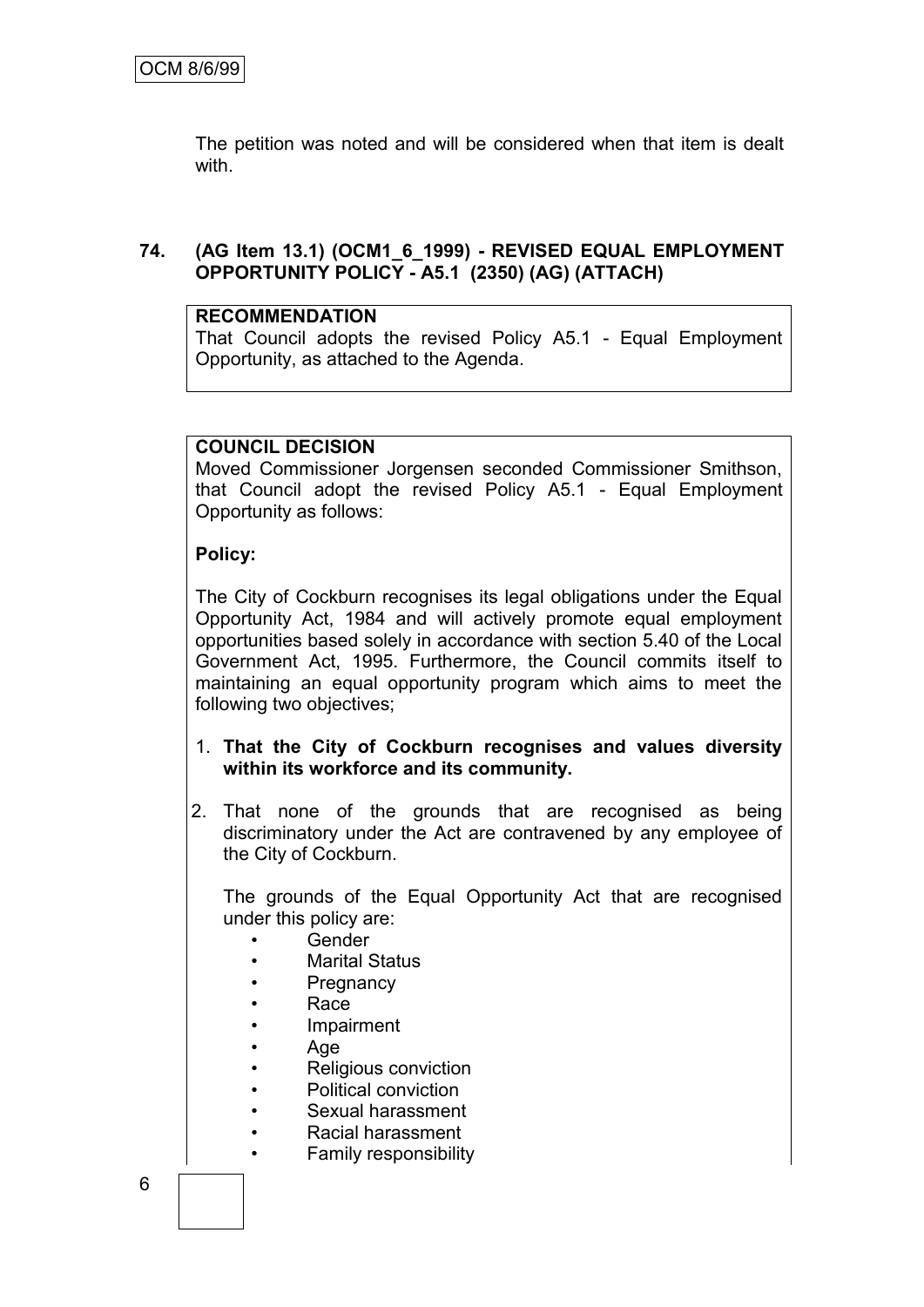## • Family status

All offers of employment within this Council will be directed towards providing equal opportunity to prospective employees provided their relevant experience, skills and ability meet the requirements for engagement.

All promotional policies and opportunities with this Council will be directed towards providing equal opportunity to all employees provided their relevant experience, skills and ability meet the requirements for such promotion.

All employment training with this Council will be directed towards providing equal opportunity to all employees provided their relevant experience, skills and ability meet the requirements for such training.

This Council will not tolerate harassment within its workplace. Harassment is defined as any unwelcome, offensive action or remark concerning a person's race, colour, language, ethnicity, political or religious convictions, gender, family or marital status or disability.

It is acknowledged that sexual harassment is an expressed prohibition under the Act and similarly that too is defined as any unwelcome or offensive behaviour. The Council recognises the sensitive nature of such complaints and makes the commitment that any such complaints will be investigated with the utmost propriety and discretion. To this end it undertakes to maintain appropriate grievance procedures for the resolution of such complaints and to ensure that all contact officers have appropriate training in the management of such complaints.

**The way harassment, (whether sexual or otherwise) can be perpetrated may take many forms and this may include, but not exclusively so:-**

- **physical intimidation, touching, mocking or gesturing;**
- **threats both verbal and physical made in order to secure some behavioural co-operation or state of compliance by the harassed person;**
- **the inappropriate use of information technology including telephones and computers and in particular the use of e-mail or the internet to subject a person to sensory imagery that is not solicited by them and unwelcome to them;**
- **the public display of posters, photographs, screen savers and other art mediums when the item displayed or shown could be considered improper or offensive by any person or staff member employed by the City of Cockburn.**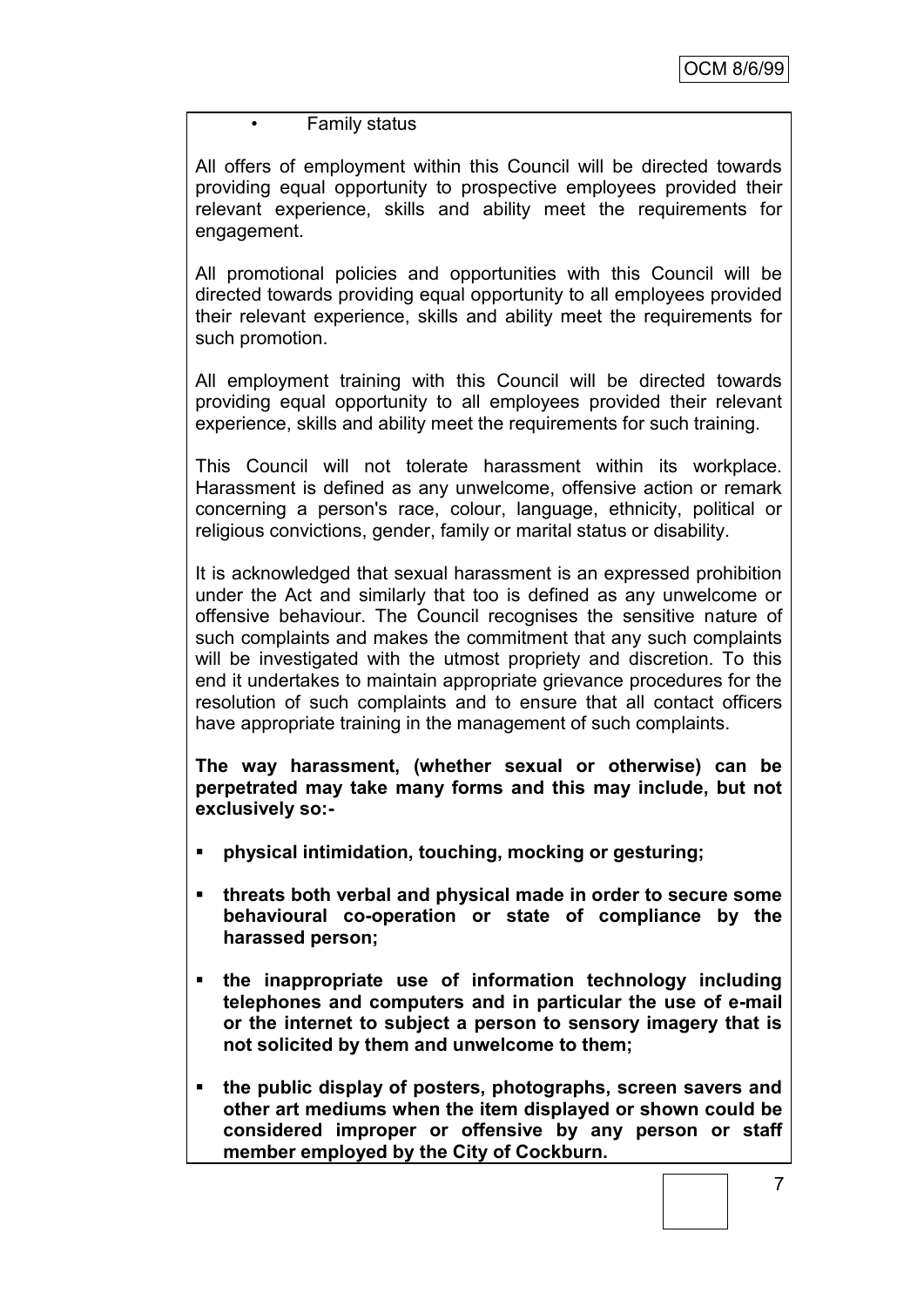The City of Cockburn also accepts that as a service provider to the community which it serves, that such service will be provided in a manner which complies with the Equal Opportunity Act and accordingly Council's staff shall be given instruction as to their rights and obligations under the Equal Opportunity Act; both as an employee and as a service provider. **However, just as the City of Cockburn declares its commitment to delivering its services in accordance with the Equal Opportunity Act, it also expects that staff too will be treated by the Community with the same respect. Accordingly, it will support any staff member who believes that they have been unfairly treated by any customer of the City of Cockburn.**

**The City of Cockburn is fully committed to the Equal Opportunity Act and all employees of the City of Cockburn must understand that if they knowingly contravene the Equal Opportunity Act or this policy, then they will face disciplinary action.**

**In accordance with the authority vested in the Chief Executive Officer by the Local Government Act to assume responsibility for all matters effecting the employment of staff within the City of Cockburn, he/she shall be empowered to adopt guidance notes or management plans which have been prepared in order to contribute to the sound and proper administration of this policy and they shall be read and applied in conjunction with this policy.**

**\* This Policy is subject to Delegated Authority (DA – A49)**

# **CARRIED 3/0**

**Explanation:** Minor layout changes to the section relating to harassment were requested to enable the policy to be more easily understood.

## **Background**

For a number of years now, Council has applied an Equal Opportunity Policy and this policy is regularly reviewed and updated to ensure that it reflects all the provisions of the Equal Opportunity Act (1984), and changes in contemporary Human Resource Management standards.

Just recently the policy was again reviewed, so as to reflect the City of Cockburn's commitment to 'diversity' within its workforce, as well as applying a prohibition on staff using Council's Information Technology (IT) facilities to access pornographic and offensive material. The concern being that, this behaviour has the potential to compromise the City of Cockburn on matters such as sexual harassment.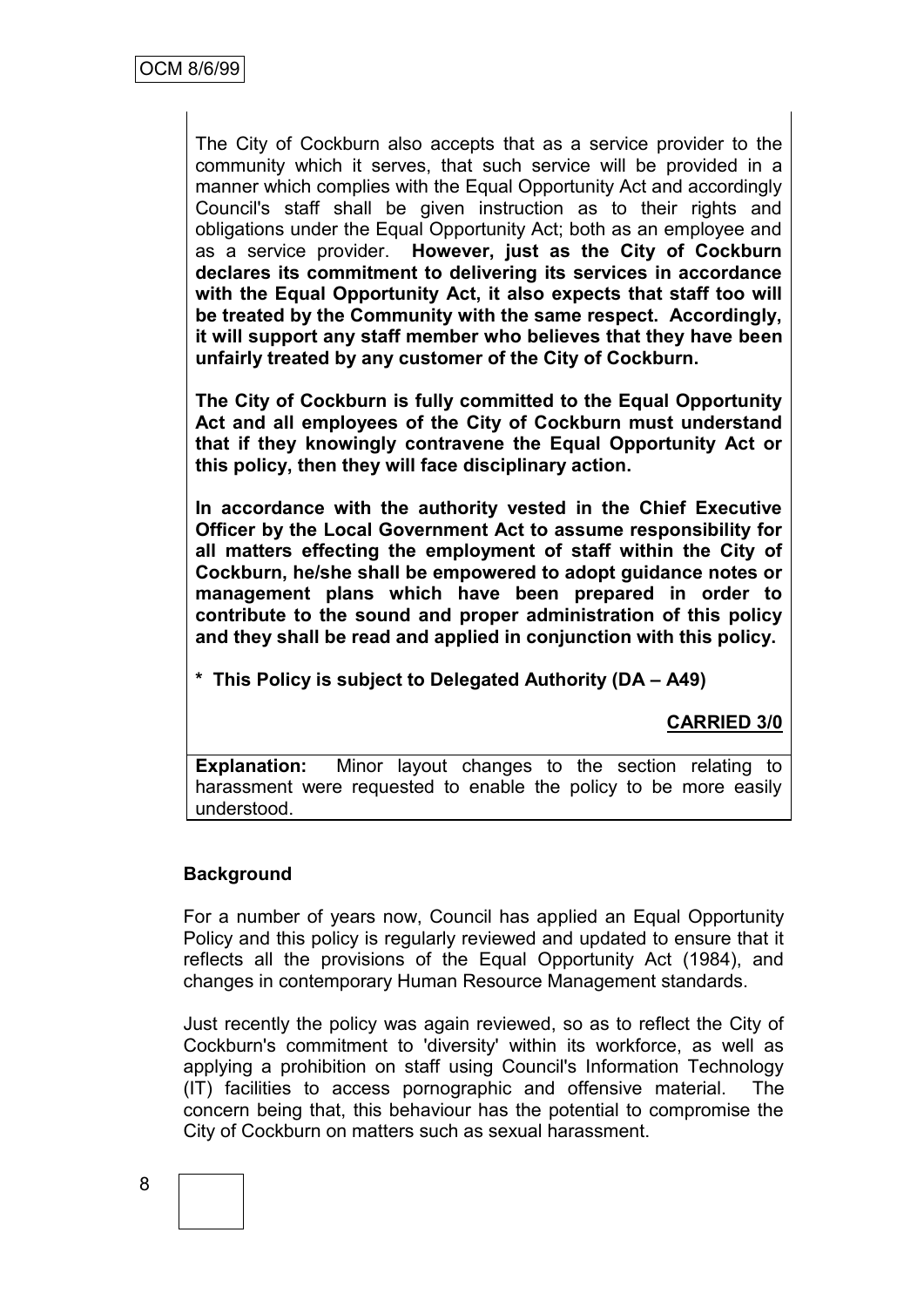This prompting the need to make some definitive statements about what is prohibited under this aspect of the policy.

The Policy concludes by reaffirming that it is the Chief Executive Officer who has the responsibility for ensuring that the policy is actioned and complied with, including the notation that should any person knowingly contravene the Equal Opportunity Act, or the Policy, then that person would face disciplinary action.

In the new recommended policy, those paragraphs that reflect these changes have been highlighted and these can be compared to the old or "current" Policy, which is also attached for ease of comparison.

It is this revised policy that is attached for adoption by Council.

## **Submission**

N/A

# **Report**

As stated above.

# **Strategic Plan/Policy Implications**

N/A

## **Budget/Financial Implications**

N/A

**Implications of Section 3.18(3) Local Government Act, 1995**

Nil

# **75. (AG Item 13.2) (OCM1\_6\_1999) - WARD BOUNDARIES AND COUNCILLOR REPRESENTATION (1035) (DMG) (ALL WARDS)**

**RECOMMENDATION** That :

(1) Council engage the services of a Market Research Consultant to undertake an opinion survey of the District on the topics of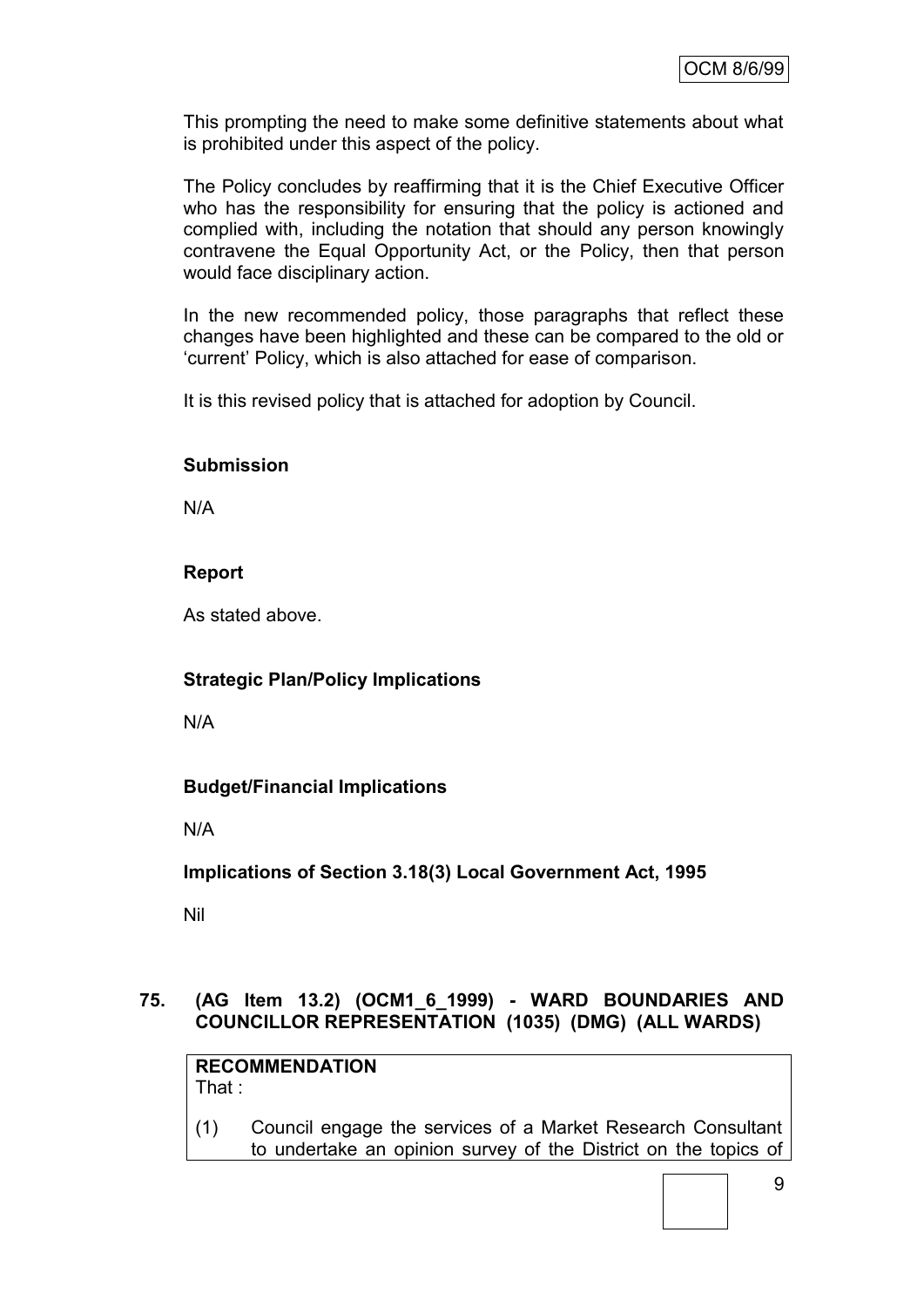Councillor / Ward Representation, Method of Election of Mayor and Postal Voting;

- (2) the survey document be approved by Commissioners prior to the commencement of the research program; and
- (3) the Minister for Local Government be informed of Council's decision.

#### **COUNCIL DECISION**

MOVED Commissioner Jorgensen SECONDED Commissioner Smithson, that :

- (1) Council engage the services of a Market Research Consultant to undertake an opinion survey of the District on the topics of Councillor / Ward Representation, Method of Election of Mayor and Postal Voting;
- (2) the survey document be approved by Commissioners prior to the commencement of the research program;
- (3) the Minister for Local Government be informed of Council's decision;
- (4) prior to conducting the survey, Council staff initiate a balanced information dissemination campaign through the local media and Cockburn Soundings, to ensure the community is informed of the pros and cons of each of the issues to be covered in the survey.

# **CARRIED 3/0**

## **Background**

At is November 1998 Meeting, Council resolved to:-

- (1) take no action in respect of changing Ward boundaries at this stage, due to the insignificant effect any change would have on the current status;
- (2) consider the matter further in early 1999 following the preparation of a Report covering a variety of options open to Council, in accordance with Schedule 2.2 of the Local Government Act 1995, for possible implementation in time for either the 2001 or 2003 elections.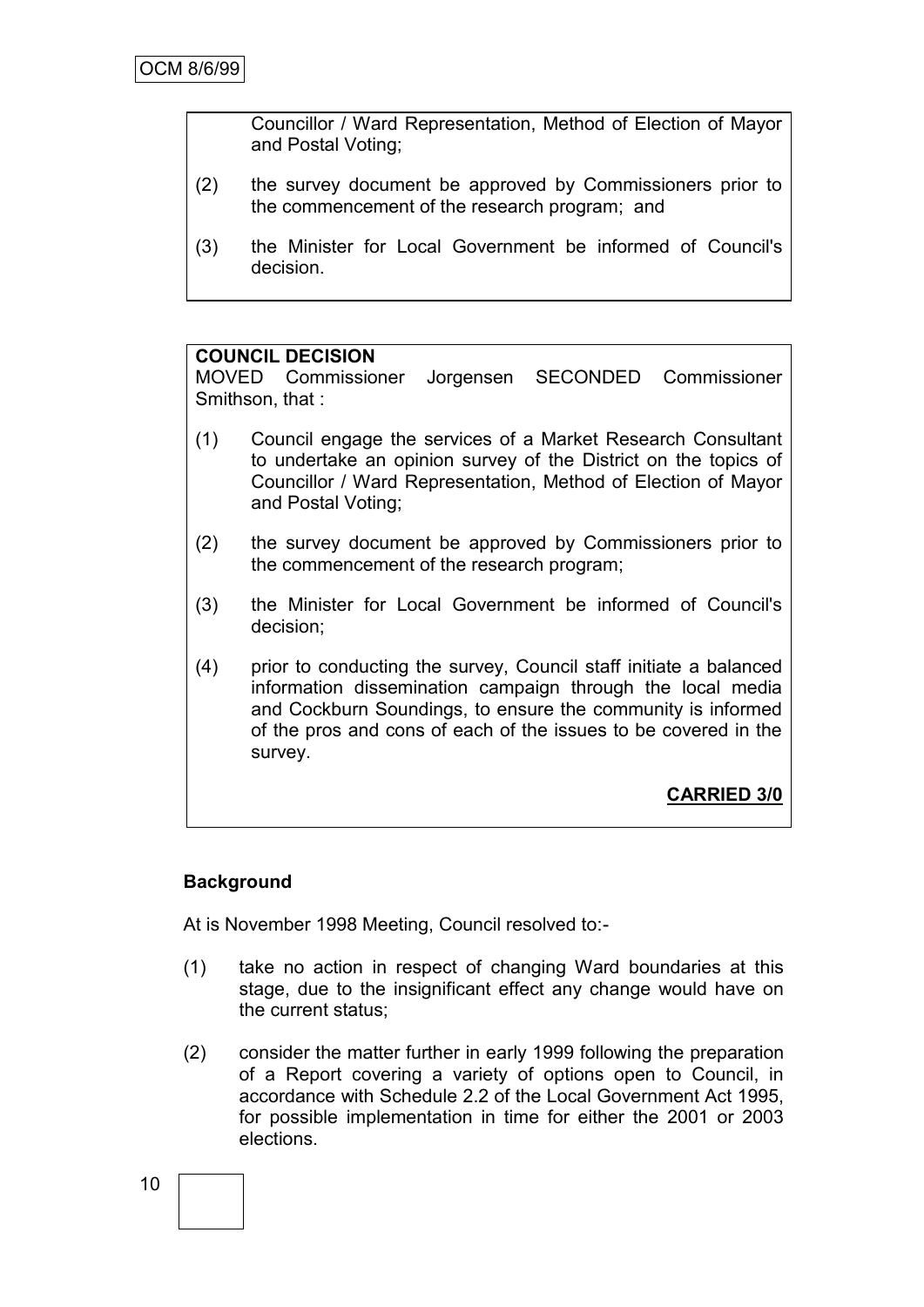In addition, at its January 1999 Meeting, Council resolved to:-

- **•** retain the present method of choosing the office of Mayor (by election by Members of Council), and; (by separate resolution);
- **•** not to conduct the Local Government Elections to be held in the City of Cockburn in 1999 as Postal Elections nor declare the Electoral Commissioner to be responsible for the conduct of the elections. (A motion to conduct the elections by postal voting was lost due to a lack of a Special Majority of Council)

#### **Submission**

N/A

#### **Report**

In accordance with the November, 1998, decision of Council, and as a result of the current scenario involving the suspension of Council, it is now appropriate for the issue of Ward and Councillor Representation to be reviewed.

The Report referred to in the November, 1998, resolution is in the final stages of preparation and has examined those issues as highlighted in the attachments to the Agenda.

However, as a final check on the relevance of these issues to the views of the community, it is considered appropriate to conduct a survey of electors, prior to Council adopting a final position on this important issue.

It is proposed that a Market Research Consultant, with experience in conducting such surveys, be commissioned to undertake a random survey of the electors, similar to the manner in which the Community Needs Survey was undertaken during 1997/98.

It is expected that a concise draft survey form will be produced in conjunction with the appropriate senior staff, prior to being provided to the Commissioners for approval.

Once the final document is approved, the survey can be conducted on an equal random basis across the District, during August, 1999, with results likely to be available by October, 1999.

It is considered appropriate that the outcome of the public comment researched in this way would produce good information to be regarded alongside the detailed data to be provided in the Report currently being prepared.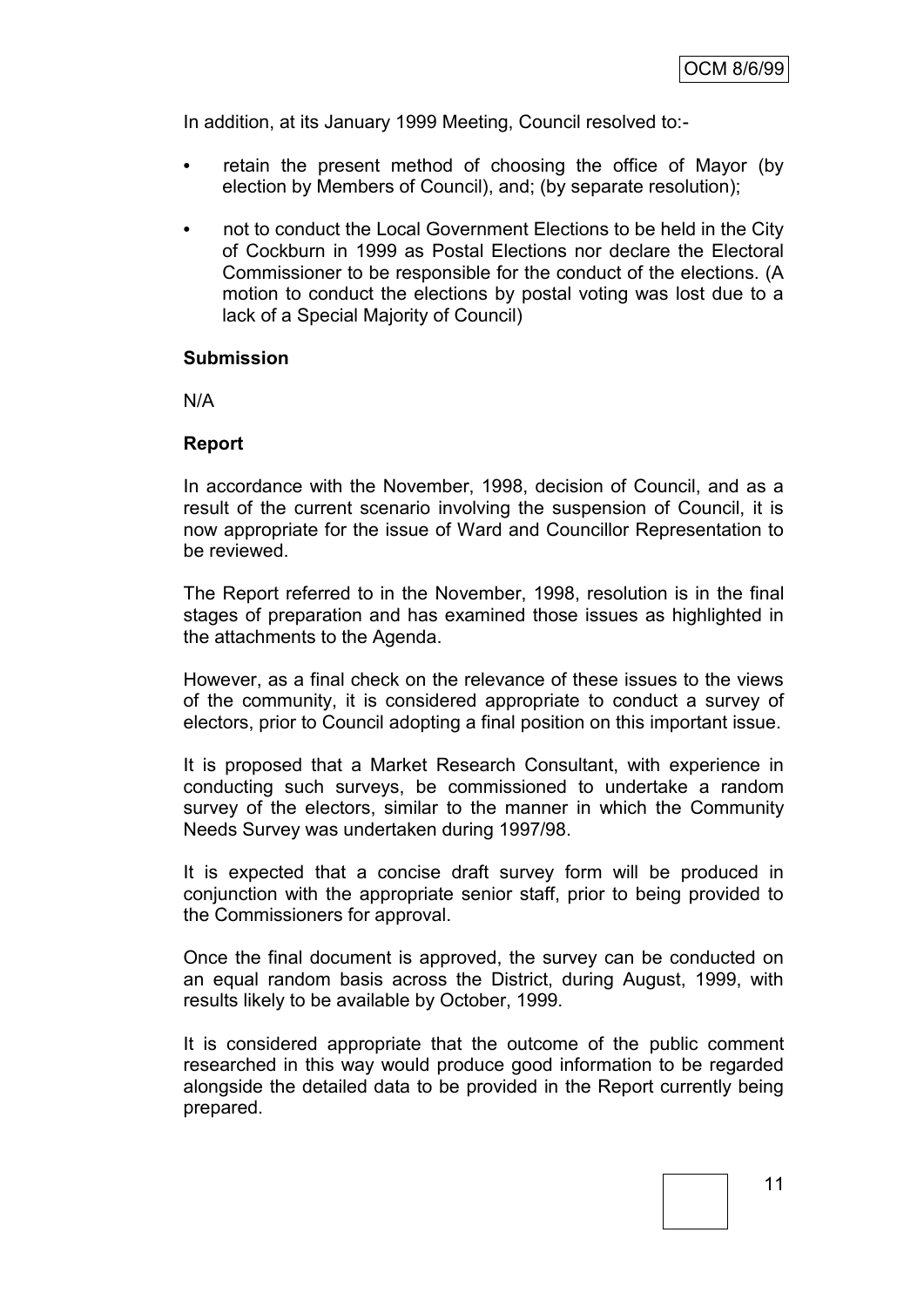In addition, there is an opportunity to seek the opinions of the community in regard to other issues recently deliberated by Council, these being the method of election of Mayor and the possibility of introducing Postal Voting, even though the merits of Postal Voting have been extensively documented as a result of the recent Council elections held throughout the State.

# **Strategic Plan/Policy Implications**

Corporate Strategic Plan Strategies 1.12 and 1.14 refer.

# **Budget/Financial Implications**

Funds available in A/C 500475 "Community Needs Analysis" Anticipated cost - \$20,000

# **Implications of Section 3.18(3) Local Government Act, 1995**

Nil

**76. (AG Item 13.3) (OCM1\_6\_1999) - LEGAL REPRESENTATION FOR PRESENT AND FORMER ELECTED MEMBERS AND STAFF OF THE CITY - POLICY A1.18 (1030) (RWB)**

**RECOMMENDATION** That Council: -

- (1) adopt Policy A1.18 "Legal Representation" as attached to the Agenda; and
- (2) delegate authority to administer the Policy to the Chief Executive Officer.

# **TO BE CARRIED BY AN ABSOLUTE MAJORITY OF COUNCIL**

## **COUNCIL DECISION**

MOVED Commissioner Jorgensen SECONDED Commissioner Smithson, that Council: -

- (1) adopt Policy A1.18 "Legal Representation" as follows; and
- (2) delegate authority to administer the Policy to the Chief Executive Officer.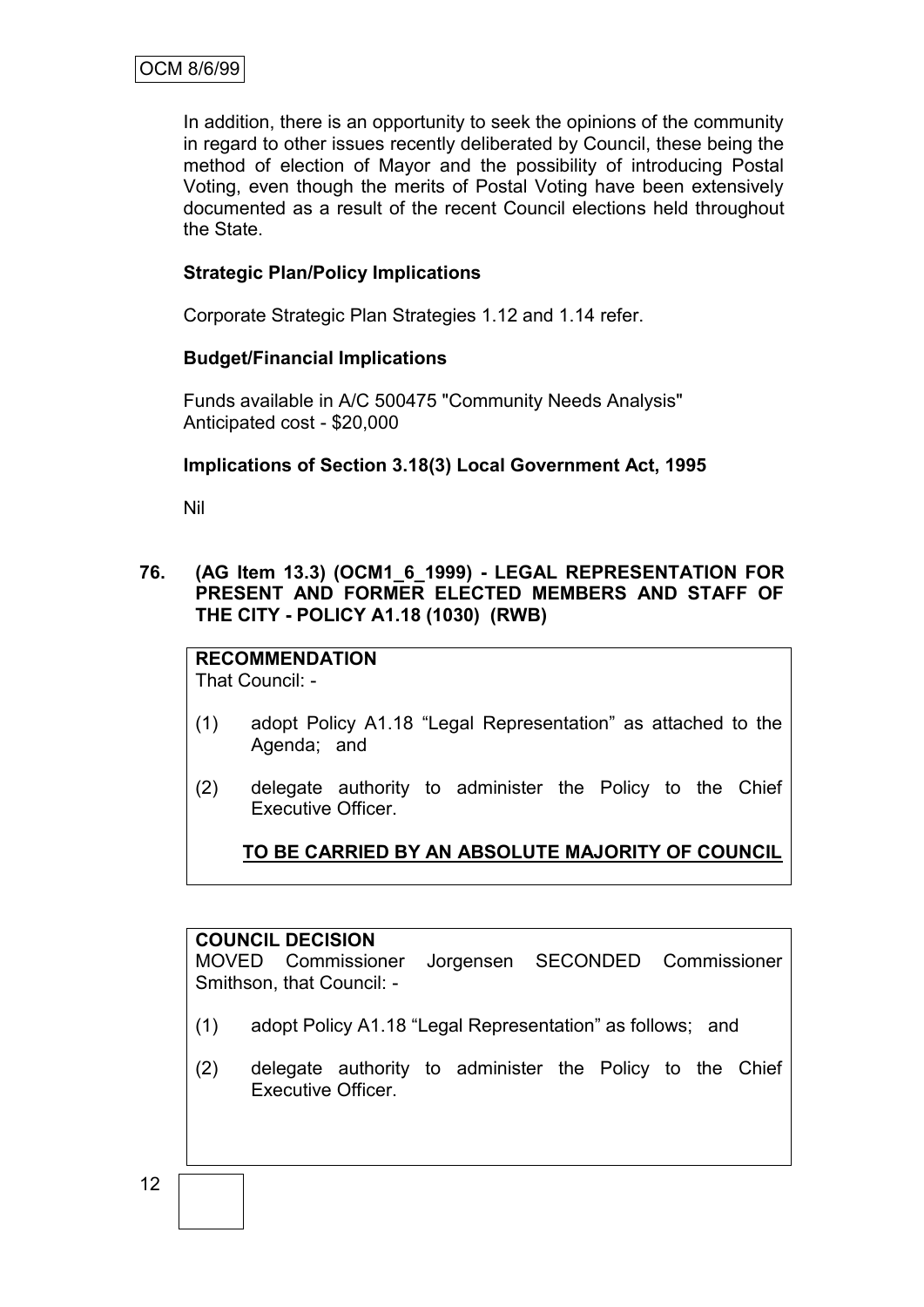# **Policy:**

# General Guidelines

- 1. The Council recognises a responsibility for the City to provide financial support for legal services for Members and employees in connection with an Inquiry in the circumstances set out herein.
- 2. Without the express authority of a resolution of the Council to the contrary, financial support will only be provided:
	- (a) to Members in connection with the performance by them of their duties as Members; and
	- (b) to employees in connection with the performance by them of their duties as employees of the City; and
	- (c) in any event where the Member or employee is not alleged or ultimately found to have acted illegally, dishonestly, against the interests of the City or otherwise in bad faith.
- 3. Without the express written authority of the CEO of the Council to the contrary, the legal services shall be provided by the City"s solicitors.
- 4. The first approach for legal services by the City"s solicitors, should be made to the CEO who may either himself make contact with the City"s solicitors, or who may request that the Member or employee make contact direct.
- 5. Financial support for legal services will not be provided if it appears to the CEO or the City's Solicitors, that the provision of legal services to any member or employee may be in conflict with the interests of the City.
- 6. If a Member or employee proposes to seek financial support from the City for legal services within the scope of this Policy and the CEO is satisfied for reasons given to him, that it is not appropriate for the legal services to be provided by the City"s solicitors, the CEO may authorise the Member or employee to obtain the legal services elsewhere, but in all ways, the provision of financial support shall be subject to the restrictions and constraints set out in this Policy.
- 7. The CEO should exercise his discretion as to whether he should make contact with any other solicitors in a case where the City"s solicitors are not to be consulted, but in any case, nothing in this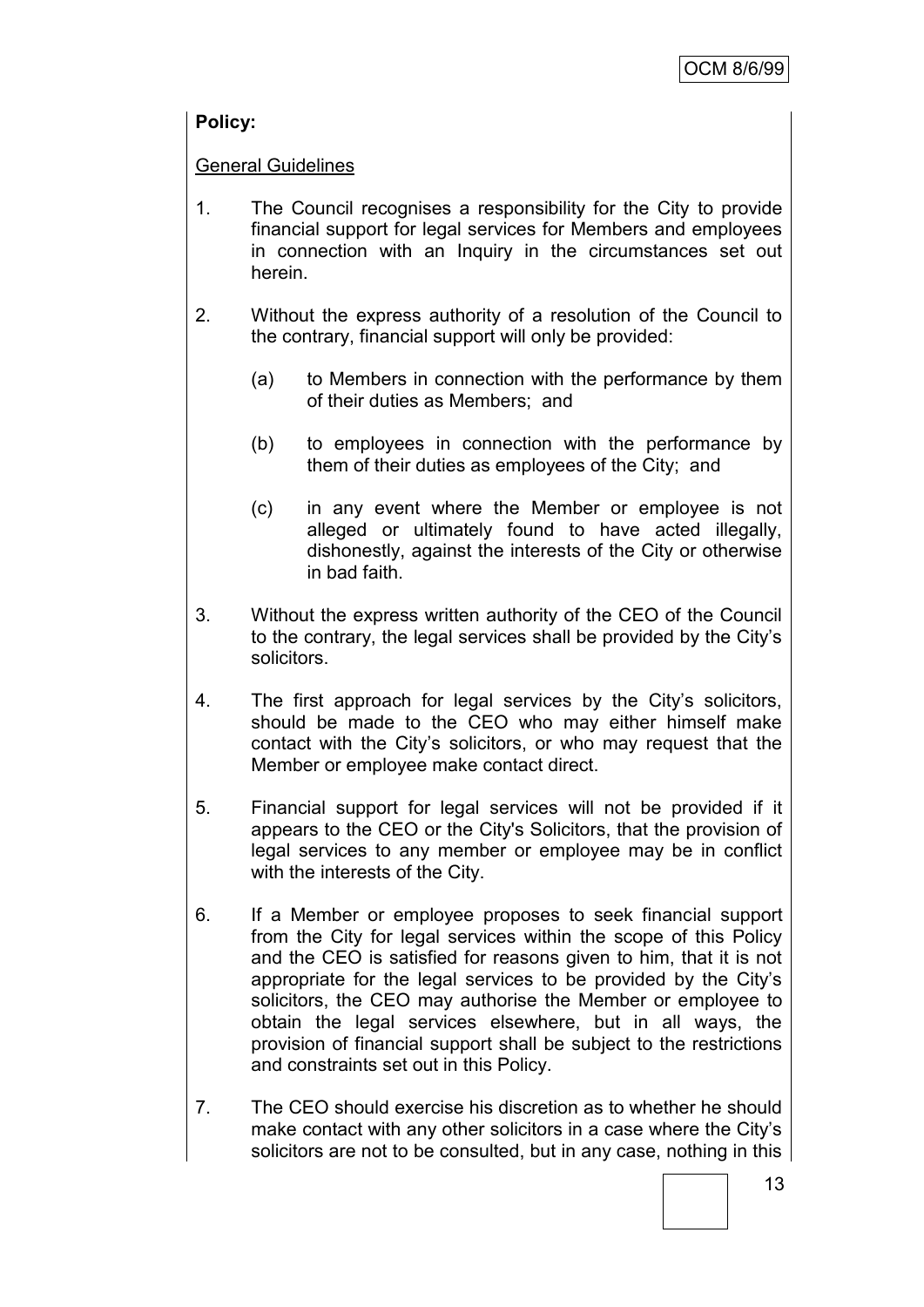Policy is intended to represent that any person has authority to pledge the City"s credit or otherwise commit the City to any liability to legal expenses whatsoever.

- 8. The CEO may in any case, seek a direction of the Council before committing the City to the payment of legal expenses.
- 9. Without the express authority of the Council, the cost of legal advice and/or representation to any Member or employee, shall not exceed \$3,000 in respect of any Inquiry.
- 10. The Council may give consideration to the provision of financial support exceeding \$3,000 in total, only if full details of the additional expense and the reason for it, are provided.
- 11. This Policy will not cover any expenses incurred prior to the adoption of this Policy and/or prior to the Member or employee obtaining written approval from the CEO, which may be only given for future substantiated expenses.
- 12. If because of an Inquiry, it becomes necessary for the CEO or any other employee of the City to do anything or make any decision and there is no question of the CEO or other employee being under investigation in that regard, then legal advice may be sought in the ordinary way without this Policy being applied.
- 13. Financial support for legal services will not be provided under the Policy where application is not made to the CEO in advance, unless the applicant demonstrates to the satisfaction of the CEO or the Council, that there were exceptional circumstances justifying a departure from the application procedure herein.
- 14. Financial support for legal services will only be provided under the Policy where the relevant expenses are incurred pursuant to an Inquiry referred to in Part 8 – Division 2 of the Local Government Act 1995.

## **Applications**

- 15. A Member or employee seeking financial support for legal services under this Policy, shall: -
	- (a) make application to the CEO in writing;
	- (b) provide full details of the nature and extent of the legal services anticipated to be required and when they are required, or the services provided if application is not made in advance and in that case, the explanation for there being no application in advance must be provided;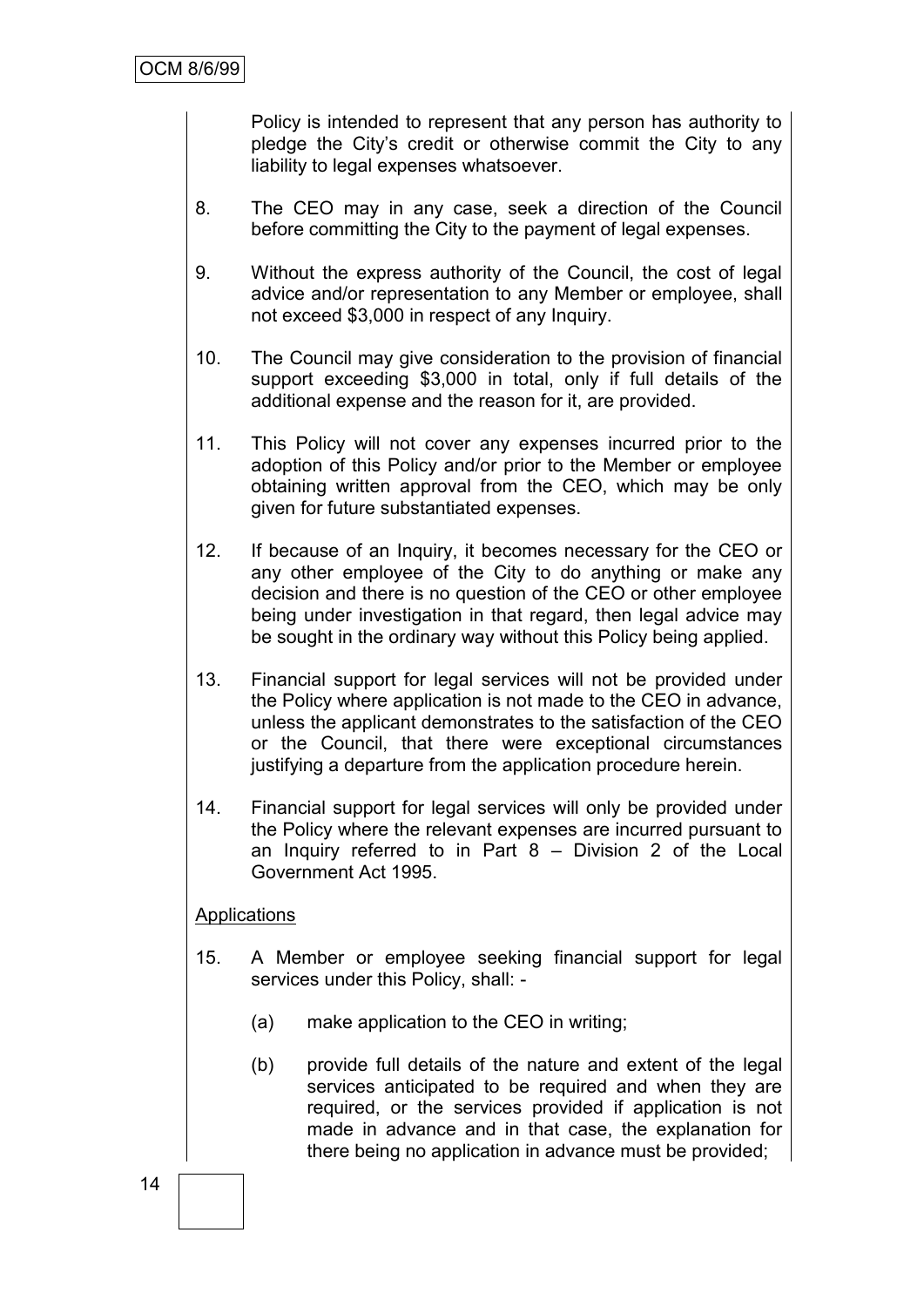- (c) indicate if there is an element of urgency justifying provision of interim support
- 16. Where there is a need for urgent legal services before a decision can be made on the provision of financial support, the CEO may give a contingent authorisation which is subject to the application being both assessed and referred to the Council if appropriate.
- 17. Where the employee seeking financial support for legal service is the CEO, then the Mayor or person standing in place of the Mayor, shall have the same authority under this Policy, to deal with the application as the CEO has to deal with an application by any Member or other employee.

## Repayment of Assistance

- 18. An indemnity or authority given under this Policy, or a contingent authorisation under clause 15 shall be and is hereby revoked, in the following circumstances: -
	- (a) if in the Inquiry or otherwise, it is found that a person has acted illegally, dishonestly, against the interests of the City or otherwise in bad faith in connection with the matter for which the person was granted financial support or given contingent authority; and
	- (b) all opportunities for appealing against or otherwise challenging that finding have been exhausted; or
	- (c) information provided to the CEO in the application is materially false or misleading.
- 19. If under the preceding clause, the indemnity or authority or a contingent authorisation is revoked, then the person who sought or obtained the financial support shall be taken to have released the City absolutely from any liability to provide financial support and when called upon by the City, shall repay any moneys provided under the revoked indemnity, authority or contingent authorisation. The City shall take action to recover any such moneys in a court of competent civil jurisdiction and/or shall deduct such moneys from any allowance or salary payable by the City to the person.

## Condition of Assistance

20. It is a condition of the application of this Policy to any person, that the person by signing a copy of the Policy, agrees to be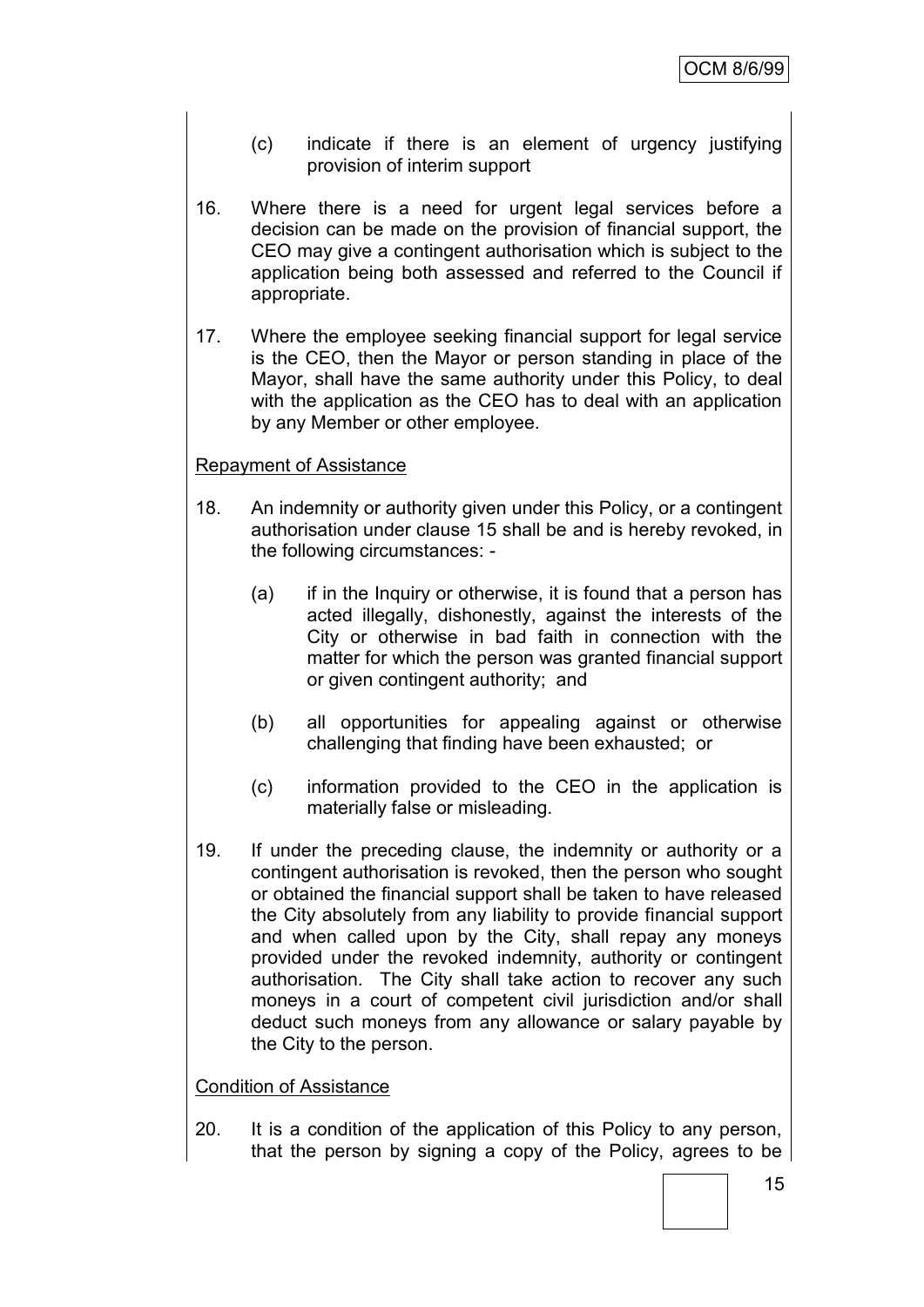bound by its terms.

# **\* This Policy is subject to Delegated Authority DA-A82**

# **CARRIED 3/0**

**Explanation:** Some changes to points 2(c), 3, 5, 11, 15(a), 18(a) and 19 were considered appropriate to clarify the full intent of the Policy.

# **Background**

With the Minister for Local Government's decision to further inquire into the operations of the City, legal advice/representation may be required for present and former elected members and staff.

It is appropriate therefore for Council to consider a broad policy, which provides for legal representation.

## **Submission**

A requirement for financial assistance for legal advice has been received from: -

Clr L.P. Humphreys Mr J.P. Grljusich Mr M. Pecotic Mr J. Ostojich Mr J. Gianoli

# **Report**

The Departmental Inquiry under Part 8 - Division 1 of the Local Government Act 1995 into Council, has already resulted in legal expenses being incurred by former Councillors. Requests have been received for Council to accept the responsibility for the cost of legal representation for that inquiry and for the recently commenced Ministerial Inquiry under Part 8 - Division 2 of the Act.

The City of Joondalup and Shire of Wanneroo have adopted a policy, which sets down the guidelines for the provision of legal representation for present and former Councillors and staff. The policy was developed due to the inquiry into Wanneroo.

The City of Canning, which was also subject to investigation, did not provide any financial assistance for legal advice/representation for members or staff.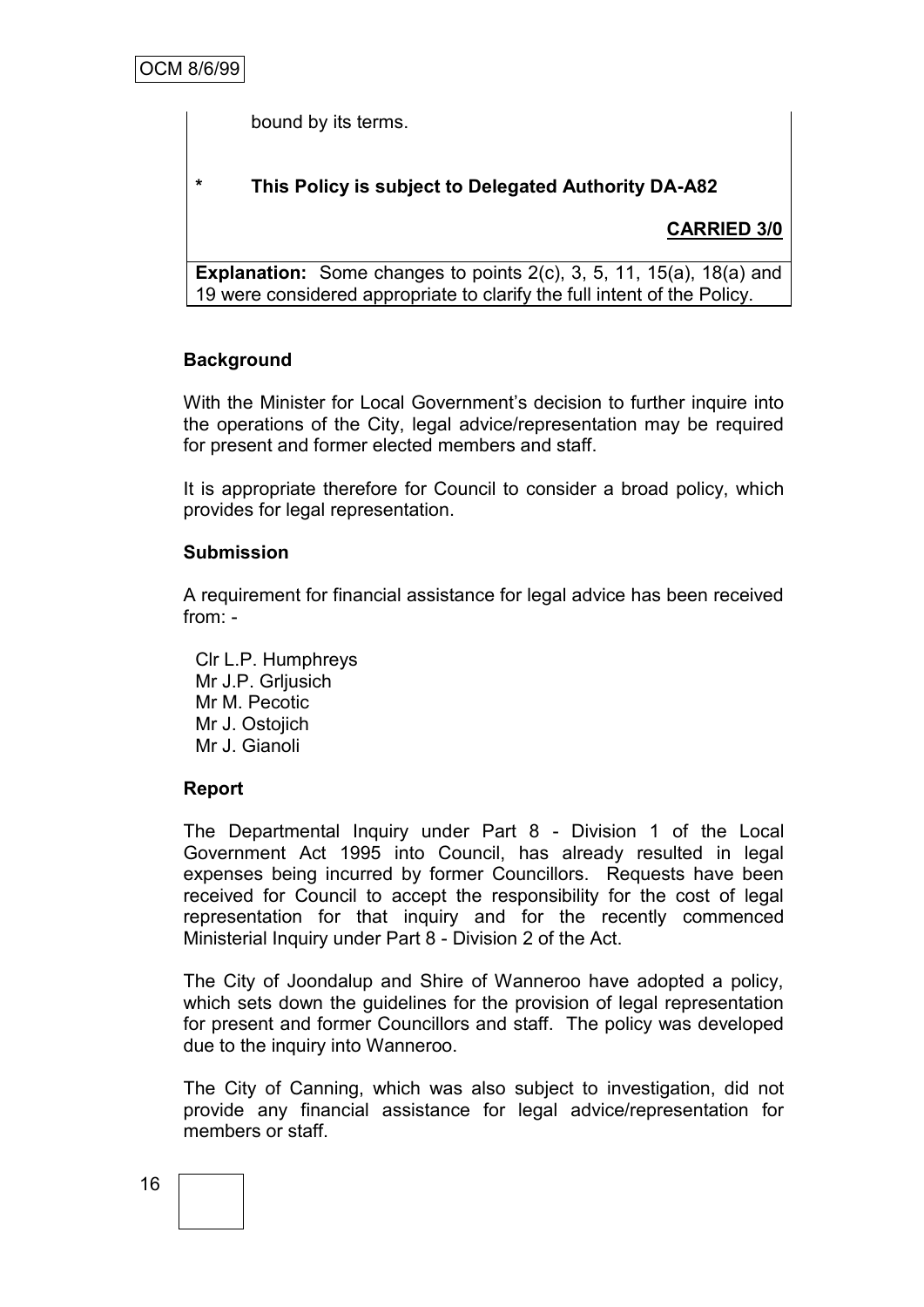It is considered appropriate that Council adopt a policy which provides for financial assistance for legal representation for present and former Councillors and staff, whilst undertaking their Council duties.

It is important that the policy provides guidelines on the circumstances in which expenses would be met by Council, legal representation to be used, a process to be followed and the maximum assistance to be provided.

There are two types of inquiries under the Local Government Act.

The first, under Part 8 – Division 1, conducted by the Executive Director of the Local Government Department. This takes the form of an investigation to provide advice to the Minister as to what action he should consider in relation to the performance of a Council and whether or not he should instigate a further inquiry under Part 8 – Division 2 of the Act.

Based on the first inquiry, the Minister decided to suspend the Council and conduct a second legally based inquiry into the Council. This inquiry has commenced.

The decision by Council in respect to the proposed Policy, needs to consider whether an inquiry includes any inquiry such as a Departmental Audit, Ombudsman's inquiry or similar, or whether or not a Division 1 Inquiry and a Division 2 Inquiry under the Act, are to be treated the same or differently.

It is recommended that an inquiry for the purpose of the Policy, be restricted to an inquiry under the Local Government Act. In addition, the Policy should only apply to an inquiry undertaken by the Minister under Part 8 - Division 2 of the Act.

A Division 1 Inquiry is deemed to be an informal investigation, more in line with an audit, with the outcome being to advise the Minister. There is no formal legal process and therefore, there should be no requirement for legal representation.

Should a person seek legal advice under those circumstances, they do so of their own volition.

In the case of a Division 2 Inquiry, which is conducted by an Appointed Inquiry Panel and supported by Legal Counsel, there is the potential for legal representation to be required for a member or staff where allegations are made during the course of the inquiry.

Given this, the Policy should be limited to a Division 2 Inquiry under the Act.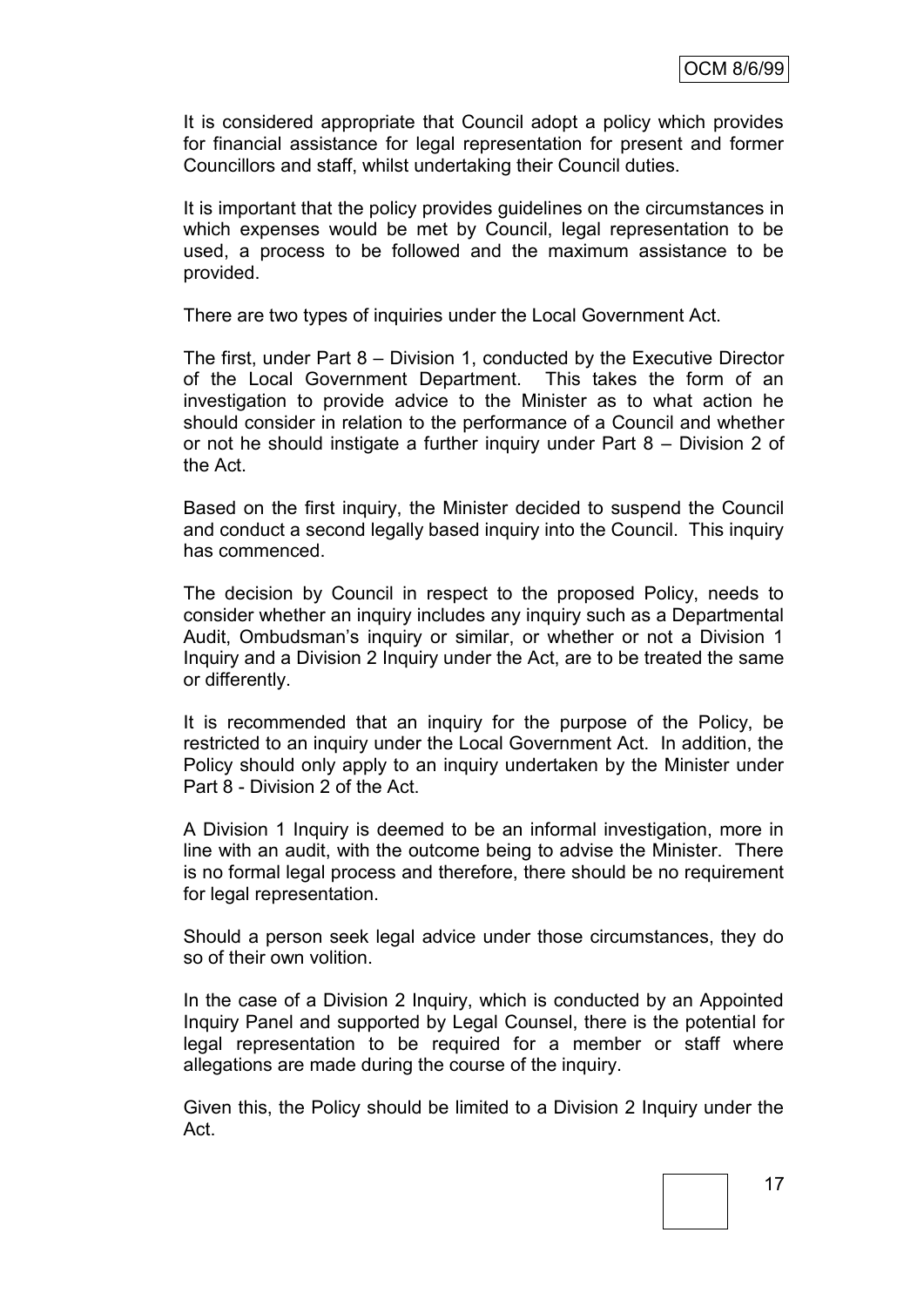If Council were of the view that Division 1 Inquiries should be included, a directive will be required as to whether the Division 1 and Division 2 Inquiries are to be treated as separate or joint Inquiries.

# **Strategic Plan/Policy Implications**

The matter deals with the adoption of a new policy.

## **Budget/Financial Implications**

The draft budget provides for \$100,000 for the cost of the inquiry including legal expenses.

Any expenses incurred will be drawn from this fund.

# **Implications of Section 3.18(3) Local Government Act, 1995**

Nil

**77. (AG Item 14.1) (OCM1\_6\_1999) - PROPOSED CLOSURE OF PEDESTRIAN ACCESSWAY - BETWEEN SOUTH LAKE DRIVE AND PLACID COURT, SOUTH LAKE (450436) (PT) (EAST) (MAP 14)**

# **RECOMMENDATION**

That:

- (1) Council seek the assistance of the Department of Land Administration (DOLA) to close the pedestrian accessway from South lake Drive and Placid Court, South Lake;
- (2) Council request DOLA to seek a valuation, taking into account the cost of any service relocation;
- (3) upon receipt of the above valuation, adjoining residents be requested to advise if they are prepared to purchase the land;
- (4) subject to the adjacent owner"s agreement to purchase the land at the valuation provided by DOLA, Council request DOLA to finalise closure procedures;
- (5) in the event that the adjacent owners are not prepared to purchase the land, the accessway will remain open.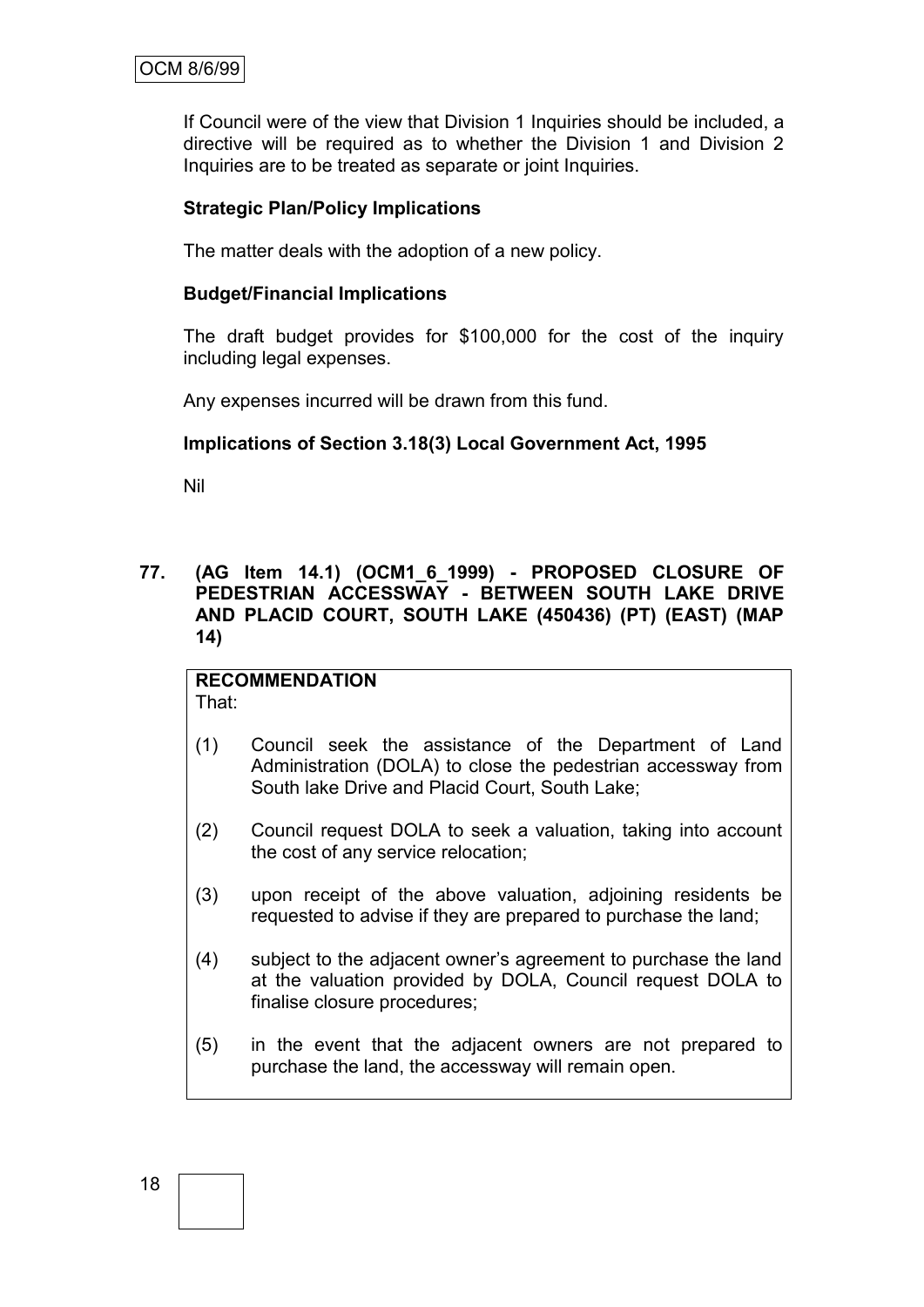## **COUNCIL DECISION** MOVED Commissioner Smithson SECONDED Commissioner Jorgensen, that the recommendation be adopted.

**CARRIED 3/0**

# **Background**

Council received a letter from residents requesting Council to investigate the closure of the walkway. These residents lived at properties that were directly adjoining the walkway.

It was resolved by Council at its Meeting held 28 April 1987 to close the pathway, with gates being placed at either end. The gates were supposed to be unlocked daily at 8:00 am and locked again at 5:30 pm by members of the South Lake Progress Association. Over time the gates have remained locked.

# **Submission**

The main grounds for this closure stem from the increasing incidence of theft, people hiding in the locked pathway, break-ins, vandalism, drug use and anti social behaviour emanating from the locked walkway.

# **Report**

There was no response from any of the 22 residents who live in the vicinity of the walkway and who were informed of Council"s investigation into the possible closure of the pathway. This could be attributed to the fact that the pathway has been locked up and the gates **have not** been unlocked for well over a year.

Telstra has plant in the vicinity of the walkway and raises an objection to the proposal. The objection will be withdrawn where a 3m easement is created over their network in the vicinity of the proposal.

The Water Corporation also raises an objection as an existing water main is located within the closure. The main can be cut, capped and the reticulation system modified, relocated at a cost of \$2,030 (valid for three months from 17 May 1999) not including the cost of associated restoration works such as repairs to the footpaths.

Letters received from the other major Government Departments that provide services to the area advise that they have no objections to the proposal.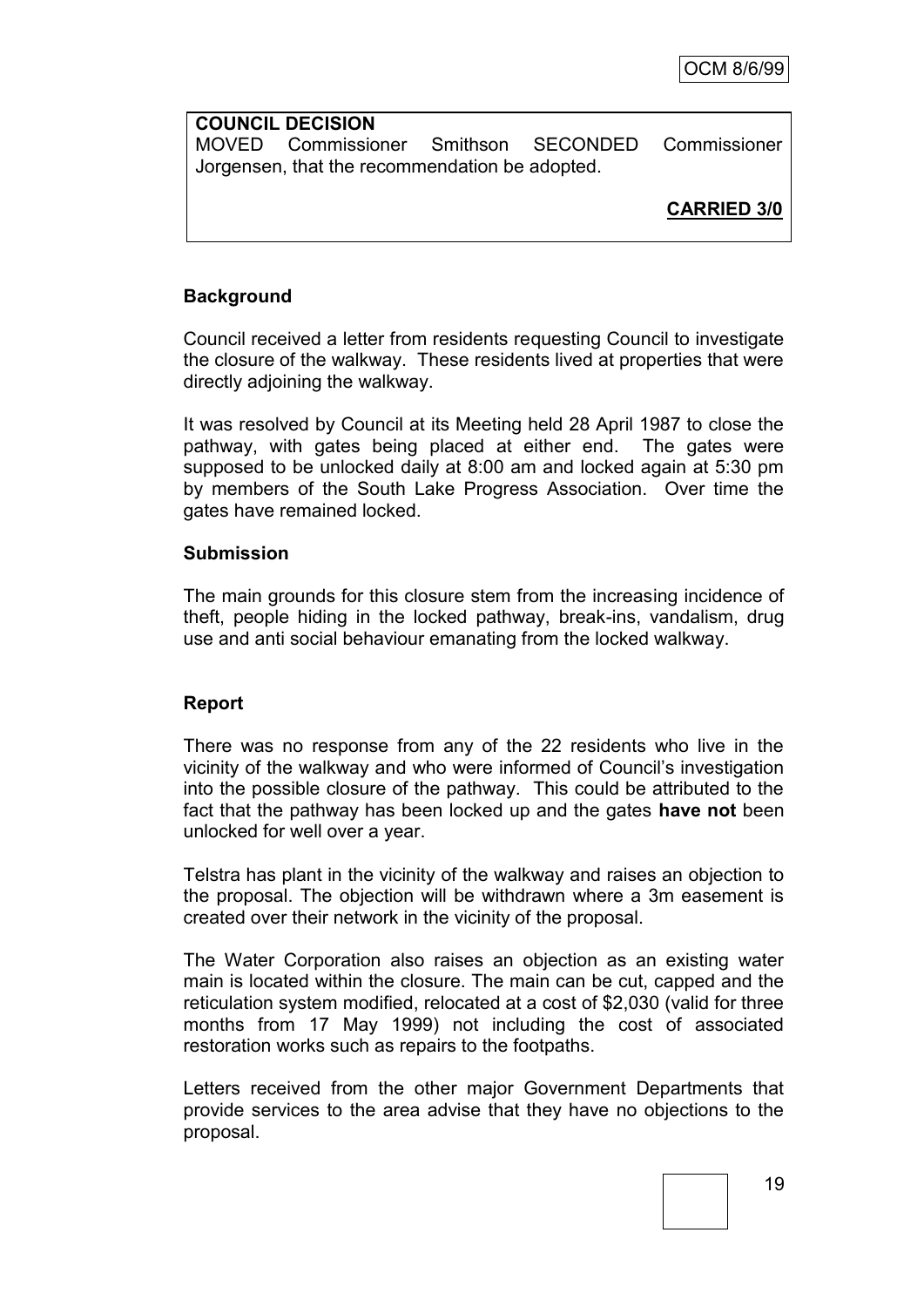In most cases the closure of a pedestrian accessway will impact on the residents that live in the vicinity of the pathway. This is because the residents may rely on the access the pathway provides to pedestrians to services such as schools, shops and bus stops. This proposed closure is front of Tarndale Way, a road that leads directly to South Lake Primary School. Taking into consideration that the pathway has been locked up for over a year, the lack of responses from residents living in the vicinity of the accessway and the fact that Council has previously resolved to closed the pathway, it would appear that impact of the closure of the pedestrian accessway will be far less than the continual nuisance that emanates from the accessway.

# **Strategic Plan/Policy Implications**

N/A

# **Budget/Financial Implications**

N/A

**Implications of Section 3.18(3) Local Government Act, 1995**

Nil

**78. (AG Item 14.2) (OCM1\_6\_1999) - PROPOSED BIBLE COLLEGE AND CHURCH - LOT 7 PRINSEP ROAD, JANDAKOT (5500006) (CC) (EAST) (MAP 19)**

# **RECOMMENDATION**

That Council:

- (1) refuse the application to develop a Church and Bible College on Lot 7 Prinsep Road, Jandakot for the following reasons:
	- 1. The proposal is not supported by the Water and Rivers Commission because the land is within the Jandakot Ground Water Protection Policy (SPP No. 6).
	- 2. The proposal would have a detrimental impact on the residential and rural amenity of adjoining and nearby landowners through additional traffic and associated noise and headlights, and by the size of parking area and bulk of the building proposed which is out of scale with adjacent residential and rural development.
	- 3. Approval to the proposal would create an undesirable precedent for developments of a similar scale to locate in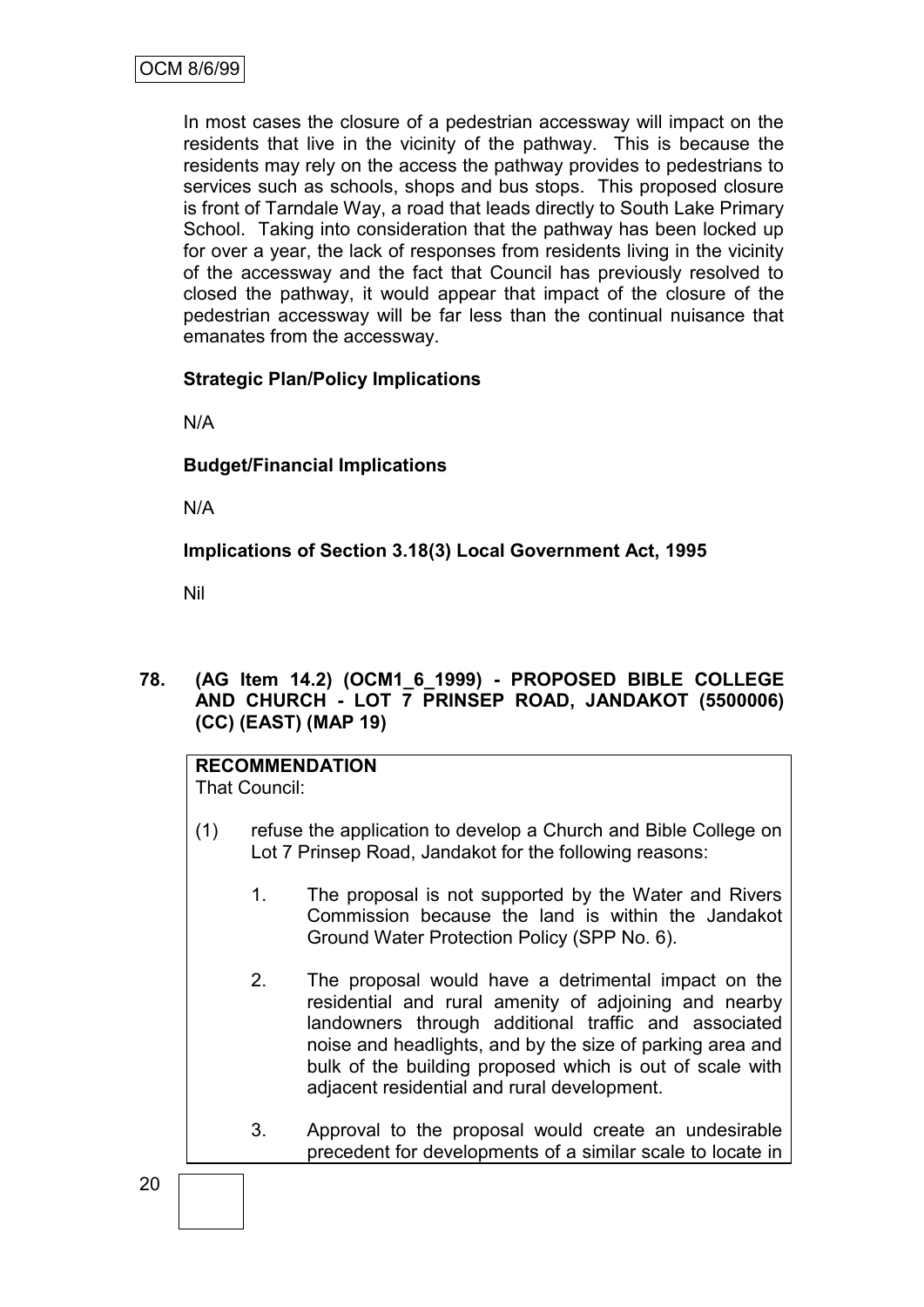the Rural zone, which would collectively jeopardise rural amenity.

# **COUNCIL DECISION** MOVED Commissioner Smithson SECONDED Commissioner Jorgensen, that the recommendation be adopted. **CARRIED 3/0**

#### **Background**

| ZONING:           | MRS:                                    | <b>Rural-Water Protection</b> |                                |          |      |
|-------------------|-----------------------------------------|-------------------------------|--------------------------------|----------|------|
|                   | DZS:                                    | Rural                         | (Proposed                      | Resource | zone |
|                   |                                         | Amendment 202)                |                                |          |      |
| <b>LAND USE:</b>  | Undeveloped Rural land with 2 dwellings |                               |                                |          |      |
| LOT SIZE:         | 8 hectares                              |                               |                                |          |      |
| AREA:             |                                         |                               |                                |          |      |
| <b>USE CLASS:</b> |                                         |                               | AA use Place of Public Worship |          |      |

Lot 7 is predominantly an undeveloped rural lot of natural bushland. It has not been identified in bush plan as regionally significant.

Two dwellings and associated structures exist in the middle of the site and in the north east corner.

The lots to the north and the east are rural lots and similar in character to the subject site being mostly natural bushland developed with a residence.

The lot to the south is zoned Public Purpose in TPS No. 2 and is occupied by the Alinta Gas depot.

The adjacent side of Prinsep Road has recently been subdivided for residential lots with some still being offered for sale. Behind these lots is the Glen Iris Golf Course.

Prinsep Road has ready access to the Kwinana Freeway via Berrigan Drive.

#### **Submission**

Application has been made to develop the front portion of Lot 7 for a Church and Bible College. See agenda attachments for site plan and elevations.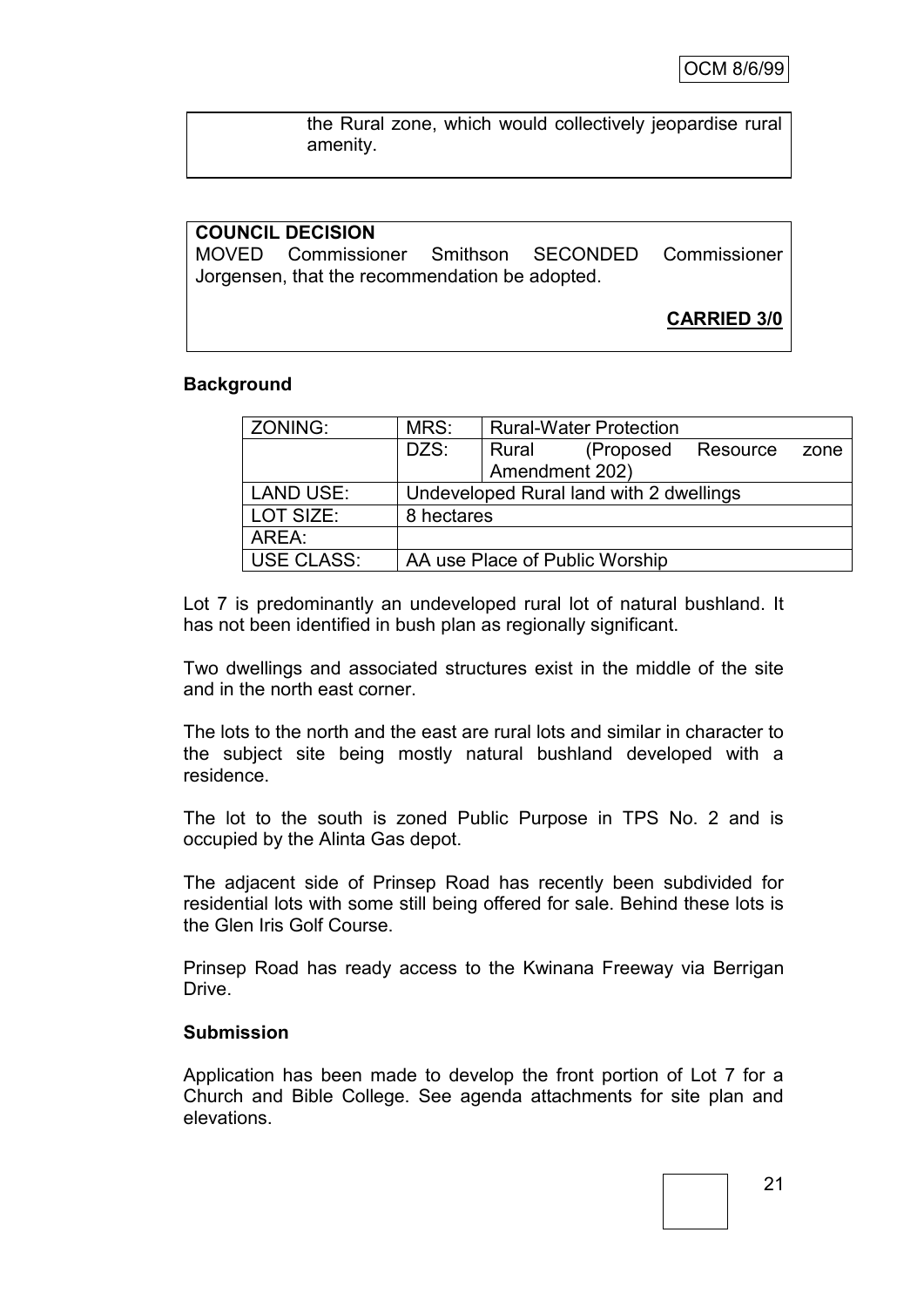# OCM 8/6/99

The physical and operational characteristics of the proposal are as follows:

- A main building with a floor area of  $4070m^2$  comprising a main hall and stage, foyer, youth hall and other facilities such as kitchen, toilets, and other special rooms;
- building height of 8.9 metres (outward appearance two storey);
- 1011 car parking bays.
- site coverage of development approximately 40 percent;
- balance of the site 60 percent retained as bushland;
- 8 full time staff;
- 2 Sunday services from 9:00am to 6:00pm;
- facilities to be used for work-shops, meetings and other activities from Monday to Saturday up to 9:00 pm and;
- site connected to sewer.

The applicant anticipates that Sunday services will attract up to 1000 people (500 cars) at the beginning. Meetings, workshops and activities from Monday to Saturday may attract smaller groups of possibly 15 to 50 people.

#### **Report**

Council has resolved to rezone Rural and Special Rural land in Jandakot and Banjup (including Lot 7) to Resource zone to bring the Scheme into line with the MRS Rural-Water Protection zone and the WAPC SPP6 (Statement of Planning Policy No. 6-Jandakot Ground Water Protection Zone).

Under the Rural zone the proposed use is considered a Place of Public worship which is a discretionary use (AA use). Under SPP6 the use is not listed and there is a general presumption in the Policy not to allow such uses.

Council Policy (PD 43 Rural Water Protection Zone (MRS) Jandakot states that Council shall have due regard to the advice of the Waters and Rivers Commission.

The Waters and Rivers Commission does not support the proposal on the grounds that it increases potential for contamination to the priority two area of the Jandakot Underground Water Pollution Control Area.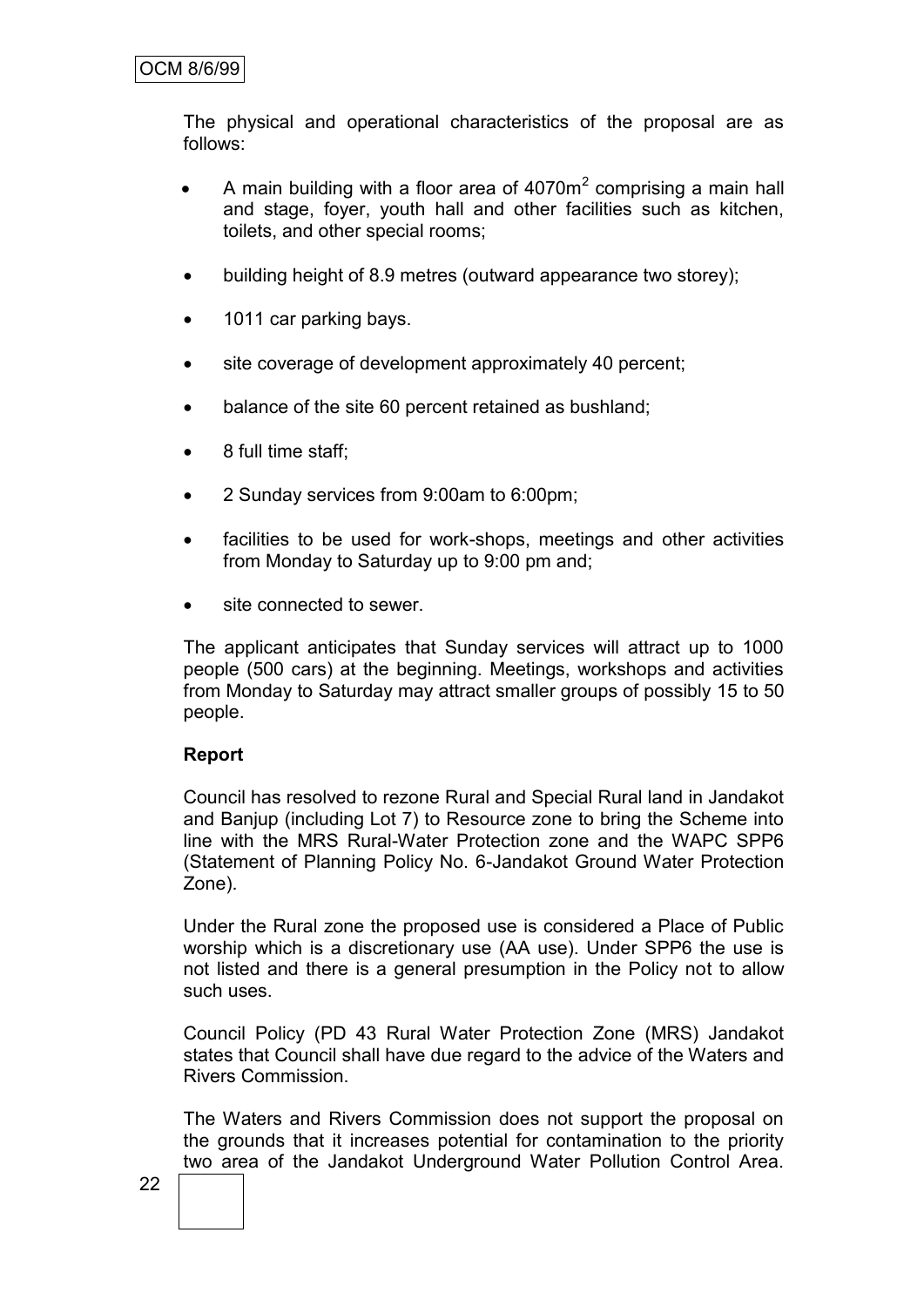Potential sources of contamination include storm water run-off from car park areas, fertiliser to maintain grounds and from a general intensification of use on site.

Current traffic volumes on Prinsep Road for Monday to Friday average 1760 movements and on Saturday and Sunday 400 to 500 movements.

Anticipated attendance of 1000 at each Sunday services is likely to generate 4 instances of intense traffic movement with a total of 2000 extra vehicle movements on Prinsep Road, and if ultimate capacity is reached, then increased by 4000 vehicle movements.

Traffic movements from Monday to Saturday are likely to be less intense but span most of the day up to 9:00 pm. Given the capacity of parking however, the potential for traffic movements to increase on these days is significant, especially for special events.

7 submissions of objection were received from nearby landowners. Concerns included increase traffic, scale of development, noise, youth vandalism, ground-water contamination, property devaluation and degradation of residential and rural amenity.

There are planning considerations for and against approval to the proposal.

#### **For**

The scale of the building and the parking area is comparable to the adjacent Alinta Gas depot.

The proposed use is a discretionary use for which Council can consider approval.

The site has fairly ready access to Kwinana Freeway and traffic impacts mostly confined to residents on Prinsep Road with possible congestion problems at intersections on route to and from Kwinana Freeway.

The site can be connected to sewer. The potential for ground water contamination may be limited to stormwater run off containing oil and petrol from parking areas.

General community benefit derived from additional facilities in the locality.

## **Against**

The Water and Rivers Commission do not support the proposal on the grounds that it increase potential for ground water contamination from oil and petrol from car park areas.

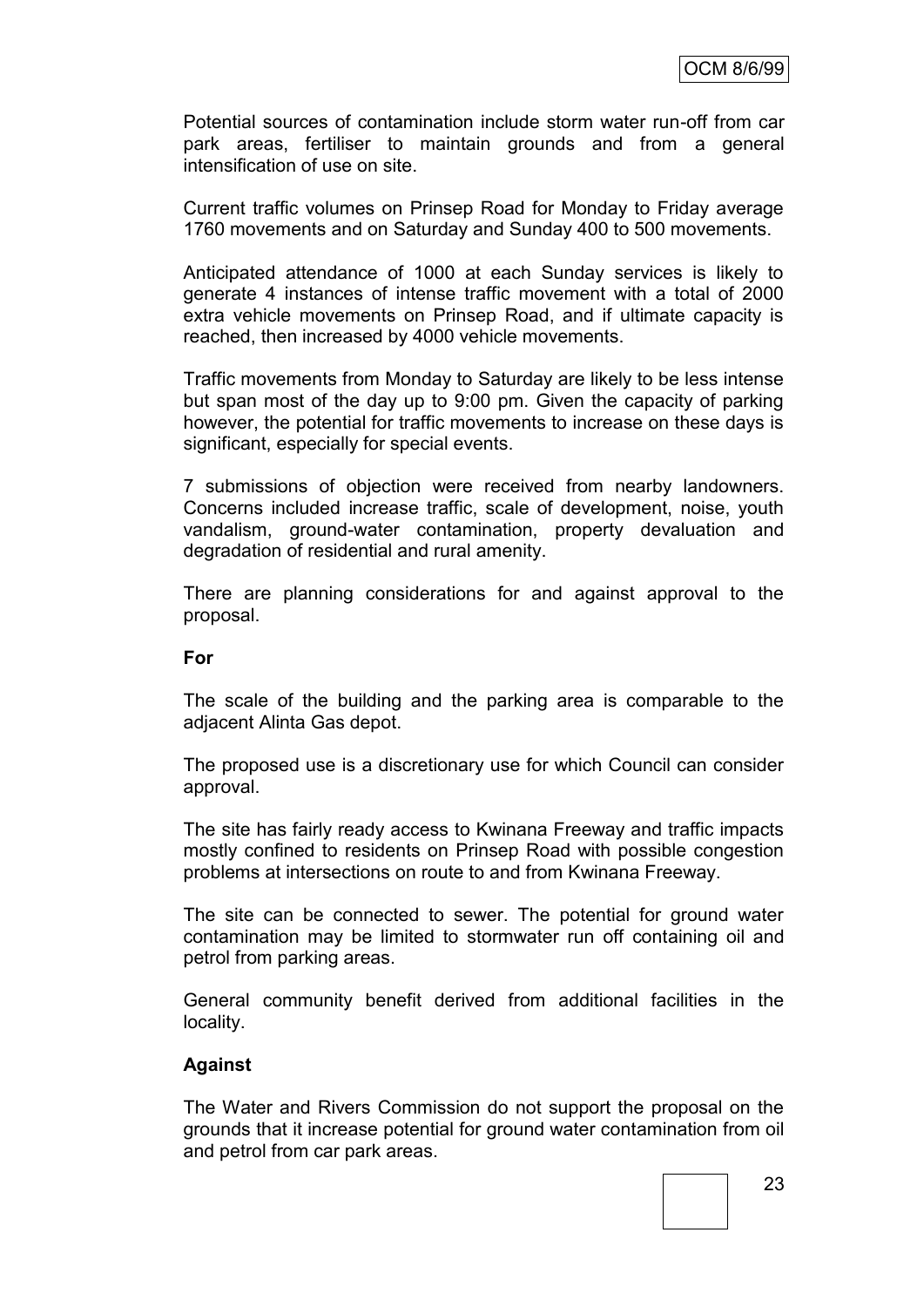There is a presumption against allowing uses not listed in SPP6 in the Ground-Water Protection Zone.

The proposal has potential to add up to 4000 traffic movements on Prinsep Road on Sundays, and may result in traffic congestion at intersections on route to and from Kwinana Freeway. Special events at the evening, or on weekends, have similar traffic generation potential. Use of the facility up to 9:00pm indicates an intermittent but regular flow of traffic throughout the day to and from the site. These additional traffic movements and associated impacts (noise and headlights) are likely to have a detrimental impact on the residential amenity of current and future residents on the adjacent side of Prinsep Road.

The facility is out of scale with the surrounding development, especially in comparison to adjacent residences and the rural land north and east. It is considered inappropriate for facilities of this size to locate in close proximity to residential and potential special rural type development.

Although the applicant has not indicated any intentions, at this stage, to expand or develop associated facilities on the balance of the land, it represents room to grow and if the current proposal were allowed, it may be difficult for Council to resist expansion proposals. Clearly, expansion would exacerbate potential negative impacts already discussed.

The proposal will affect the residential and rural amenity of nearby landowners.

It is considered the planning considerations against the proposal outweigh those in favour, accordingly the proposal should be refused.

## **Strategic Plan/Policy Implications**

PD 43 Rural Water Protection Zone (MRS) Jandakot

## **Budget/Financial Implications**

N/A

**Implications of Section 3.18(3) Local Government Act, 1995**

Nil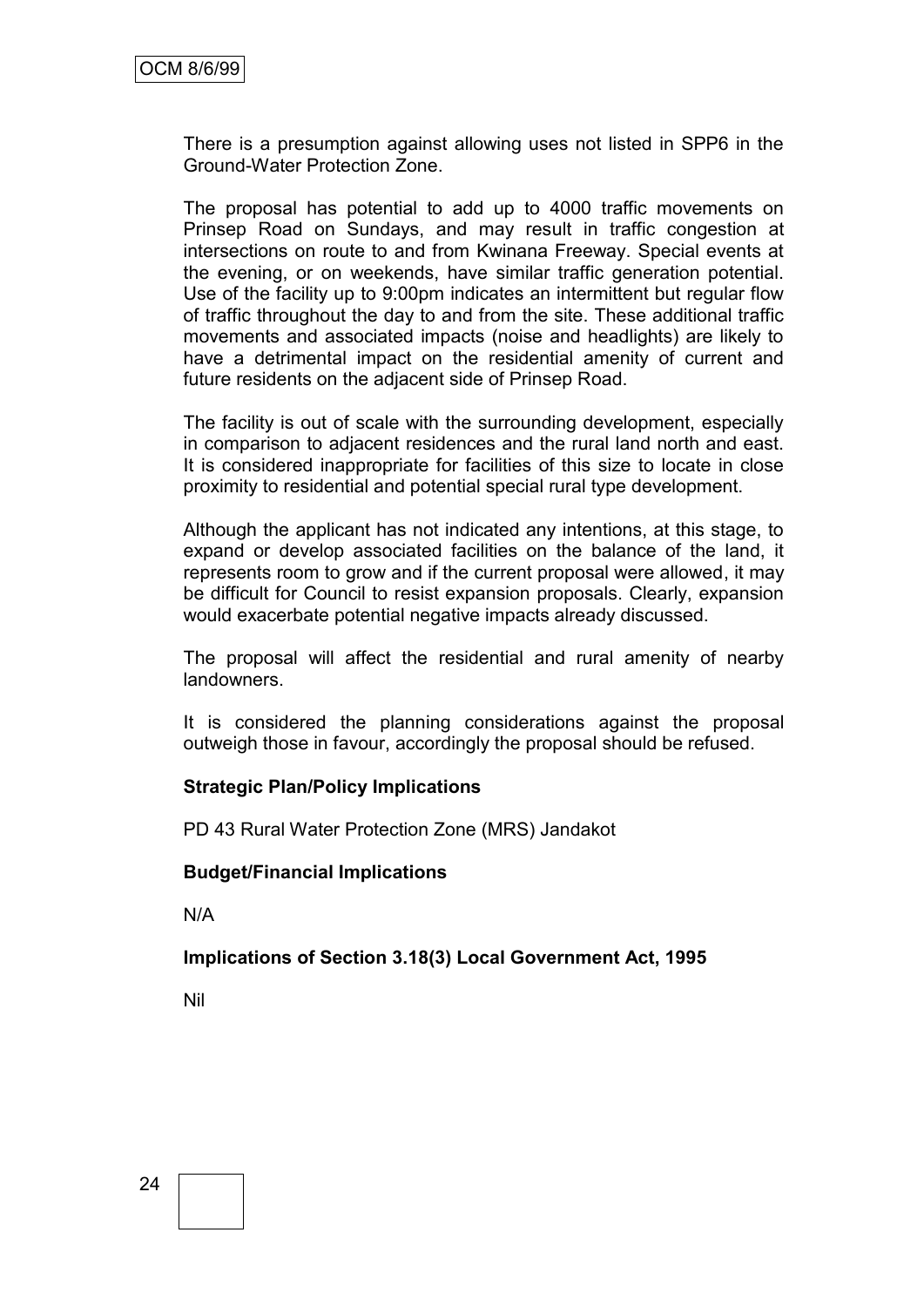## **79. (AG Item 14.3) (OCM1\_6\_1999) - TENDER NO. 12/99 - INSPECTION OF PRIVATE SWIMMING POOLS (3211) (CP)**

# **RECOMMENDATION**

That Council:

- (1) accept the tender submitted by Nicholls & Son Pty Ltd for Tender No. 12/99 - Inspection of Private Swimming Pools for an all inclusive price of \$25.00 for a maximum of three inspections per pool;
- (2) authorise the following persons to inspect private swimming pools within the District of the City of Cockburn for the purpose of ascertaining whether the requirements of Part 10 of the Local Government Act 1960, Building Regulations 1989, have been complied with as required by Section 245A(5) of the Local Government (Miscellaneous Provisions) Act 1960, namely:

Cyril Ernest Nicholls June Rose Nicholls Matthew Adam Nicholls

(3) set the pool inspection levy at \$35 per pool owner based on the tender price together with Council's administrative costs.

# **COUNCIL DECISION**

MOVED Commissioner Smithson SECONDED Commissioner Jorgensen, that the recommendation be adopted.

**CARRIED 3/0**

## **Background**

Under Section 245A of the Local Government (Miscellaneous Provisions) Act 1960, Council is required to inspect all private swimming pools within the municipality on a regular basis so that not more than four years elapses between inspections.

Accordingly the next swimming pool inspection program must be completed by the 30th June 2000.

The swimming pool legislation requires private swimming pools to be inspected by authorised persons to ensure that pool fencing / gates and barriers comply with the Building Regulations.

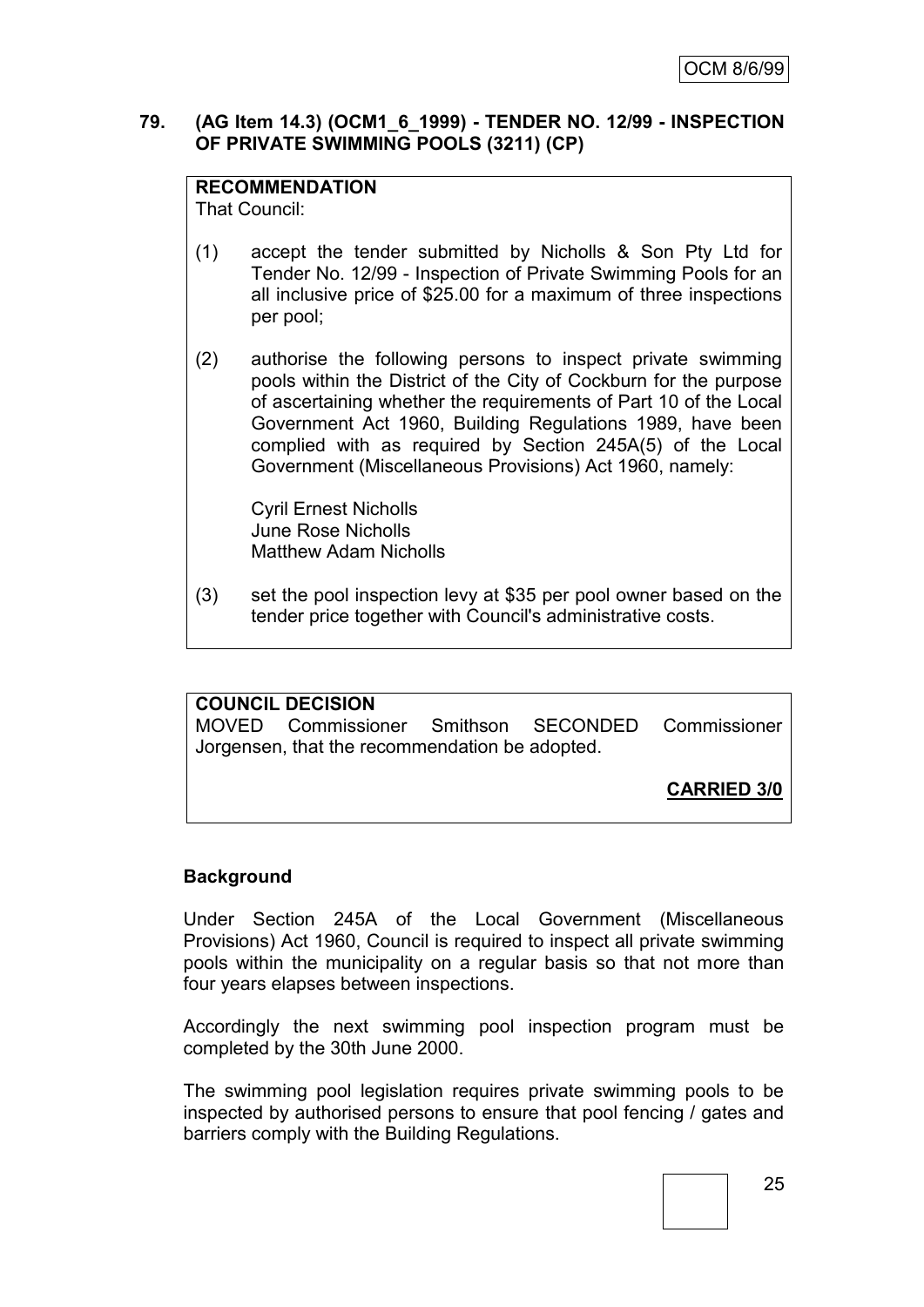The Local Government (Miscellaneous Provisions) Act 1960 allows a local government for a financial year to impose a uniform charge on all owners of properties with private swimming pools to cover the estimated cost of carrying out the inspections. The Building Regulations 1989 state that the charge shall not exceed \$50.

In response to requests from the Royal Life Saving Society and subsequent support from the WA Municipal Association, the Minister for Local Government introduced in November 1997 changes to the Local Government Act.

The changes introduced relate to the wording 'authorised officer' in Section 245A of the Local Government (Miscellaneous Provisions) Act. As a result the Local Government Act has been changed to read an 'authorised person' in the areas where 'authorised officer' previously appeared. The changes have now made it possible for Council to engage a private contractor to provide and undertake inspections of private swimming pools.

Accordingly, giving due consideration to the competition policy that now exists in local government and offering a cost efficient and quality service to ratepayers it was decided to put the inspection of private swimming pools within the municipality to tender.

## **Report**

The City of Cockburn called for tenders for the inspection of private swimming pools on the 14th April 1999. The tender closed on the 28th April 1999 which resulted in two tenders being submitted.

The tenderers were the Royal Life Saving Society and C E Nicholls and Son Pty Ltd.

Examination of the tenders has established that both have complied with the conditions of tendering and are capable of supplying the services for the inspection of private swimming pools in accordance with the tender specification.

Both tenderers have undertaken pool inspection services for other local authorities and have proven to complete the services with a high degree of compliance and professionalism. The plaudits from other local authorities in regard to the services provided by the tenderers is exemplary.

The tender required that the tenderers submit a price on a rates basis per pool inspection and provide a company profile and outline procedures and ability to provide the service.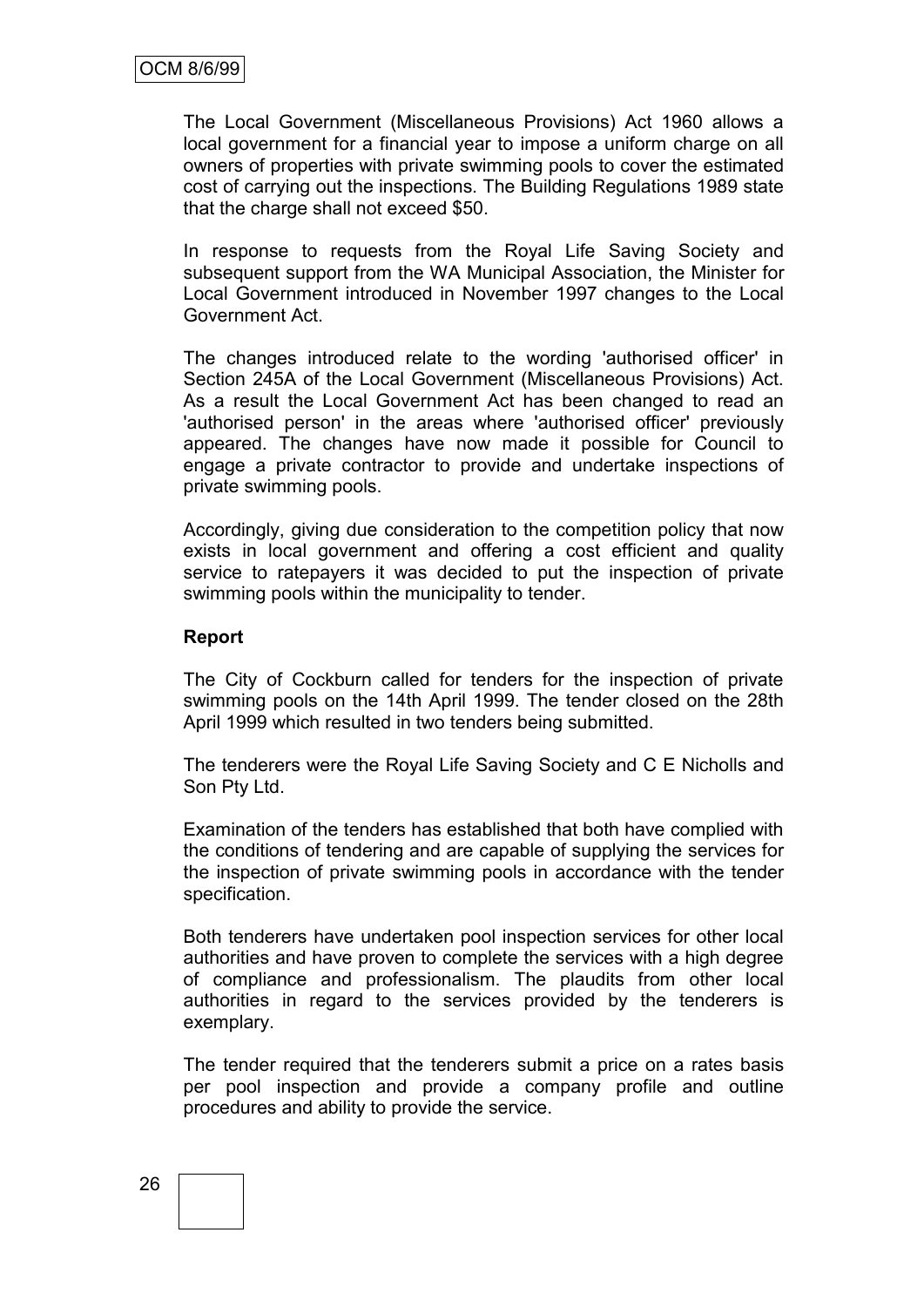The Royal Life Saving Society has tendered a price of \$32.95 per pool inspection. This price includes a follow up second inspection where required and a price of \$12.95 for any additional inspection. Based on approximately 2,500 pools to be inspected a total price of \$82,375 is established on two inspections.

Nicholls and Son Pty Ltd has tendered two prices for consideration, firstly a price of \$22.00 per pool inspection and \$22.00 for any additional inspection.

Based on approximately 50% of pools requiring a second follow up inspection, a total price of \$82,500 to inspect 2,500 pools is established.

The second of Nicholls and Sons prices is an all inclusive tender price of \$55,000 to undertake up to a maximum of three inspections per pool if required and associated matters. The above is based on a listing of 2,200 pools at \$25.00 per pool. As it has been established that approximately 2,500 pools exist an adjustment of the price on consultation with the tenderer arrives at a price of \$62,500. (\$25.00 per pool)

In establishing a pool levy charge on owners of properties with swimming pools the administration costs of Council must be taken into account. On examination and undertaking clarification discussions with the tenderers regarding which administration expenses are covered in the tender prices, the R.L.S.S. can reduce the estimated administration costs by approximately \$10,000.

Tabulating the estimated administration costs with the tender prices the following levy estimates are derived for each tenderer.

| <b>R.L.S.S.</b> | <b>Nicholls &amp; Son</b> |  |  |
|-----------------|---------------------------|--|--|
| Approx. \$38    | Approx. \$35              |  |  |

In considering the tenders an examination of the tenderers' employee numbers, plant, training and knowledge of the relevant legislation was made. The Royal Life Saving Society demonstrated to have a superior resource base and training program for their pool inspectors. The RLSS have provided detail of a comprehensive pool inspector training program undertaken by their inspectors and a detailed prospectus of the Home Pool Education and inspection services that can be provided.

There is confidence that both tenderers can perform the service of inspecting private swimming pools to establish compliance. But with the sensitive nature of pool inspections, the ability of the tenderer to increase public awareness of the forthcoming inspections and providing education to the community, is seen as important in terms of reinforcing the objectives behind the inspection program. That being to prevent the tragic loss of young lives from drowning.

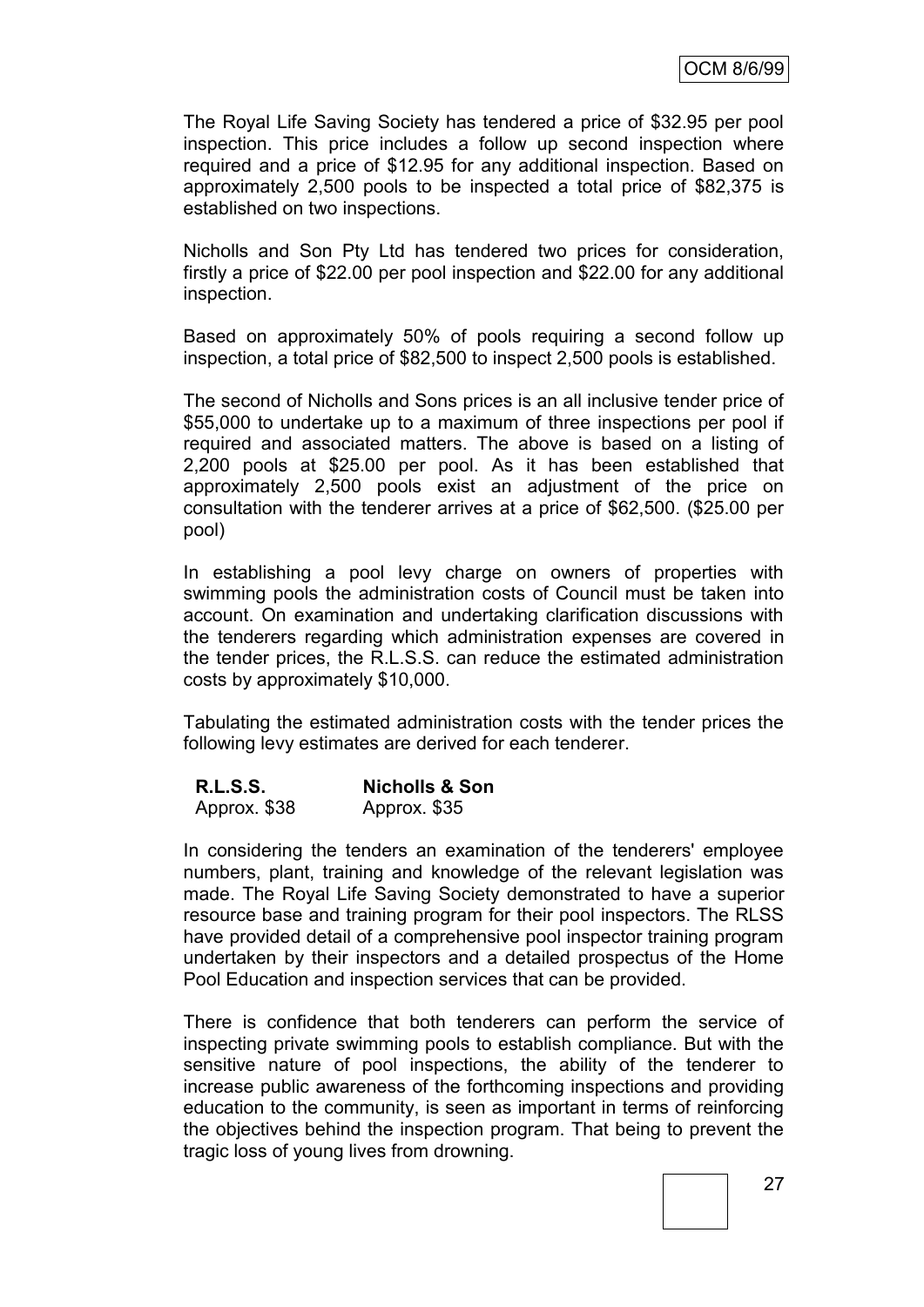The RLSS have detailed examples of the public awareness strategies that would be employed and emphasised the Society's commitment to the community by the provision of additional services at no additional cost.

In summary the lowest priced tender provided is from Nicholls and Son Pty Ltd, and it is with confidence from referees that they can complete the pool inspection service to desired outcomes.

The Royal Life Saving Society have the ability to provide a value added service to the community at no cost, however, this service is outside the City of Cockburn's specification for the Inspection of Swimming Pools. The lowest pool levy inspection fee to be applied to pool owners is important in the selection of a tender. Accordingly, Nicholls and Son Pty Ltd is recommended to undertake the Inspection of Swimming Pools for the all inclusive tender price of \$25.00 per pool for a maximum three inspections per pool.

# **Strategic Plan/Policy Implications**

N/A

# **Budget/Financial Implications**

The selection of a tender will have implications on the Pool Levy to be imposed.

Pool levy charge of \$35.00 per pool owner based on a full recovery of expenses which incorporates \$25.00 per inspection and \$10.00 for administration costs.

## **Implications of Section 3.18(3) Local Government Act, 1995**

Nil

# **80. (AG Item 15.1) (OCM1\_6\_1999) - REQUEST FOR FUNDS - KWINANA AIR BUFFER ZONE ACTION GROUP (9311) (ATC)**

**RECOMMENDATION** That Council:

(1) receive the request from the Kwinana Air Buffer Zone Action Group; and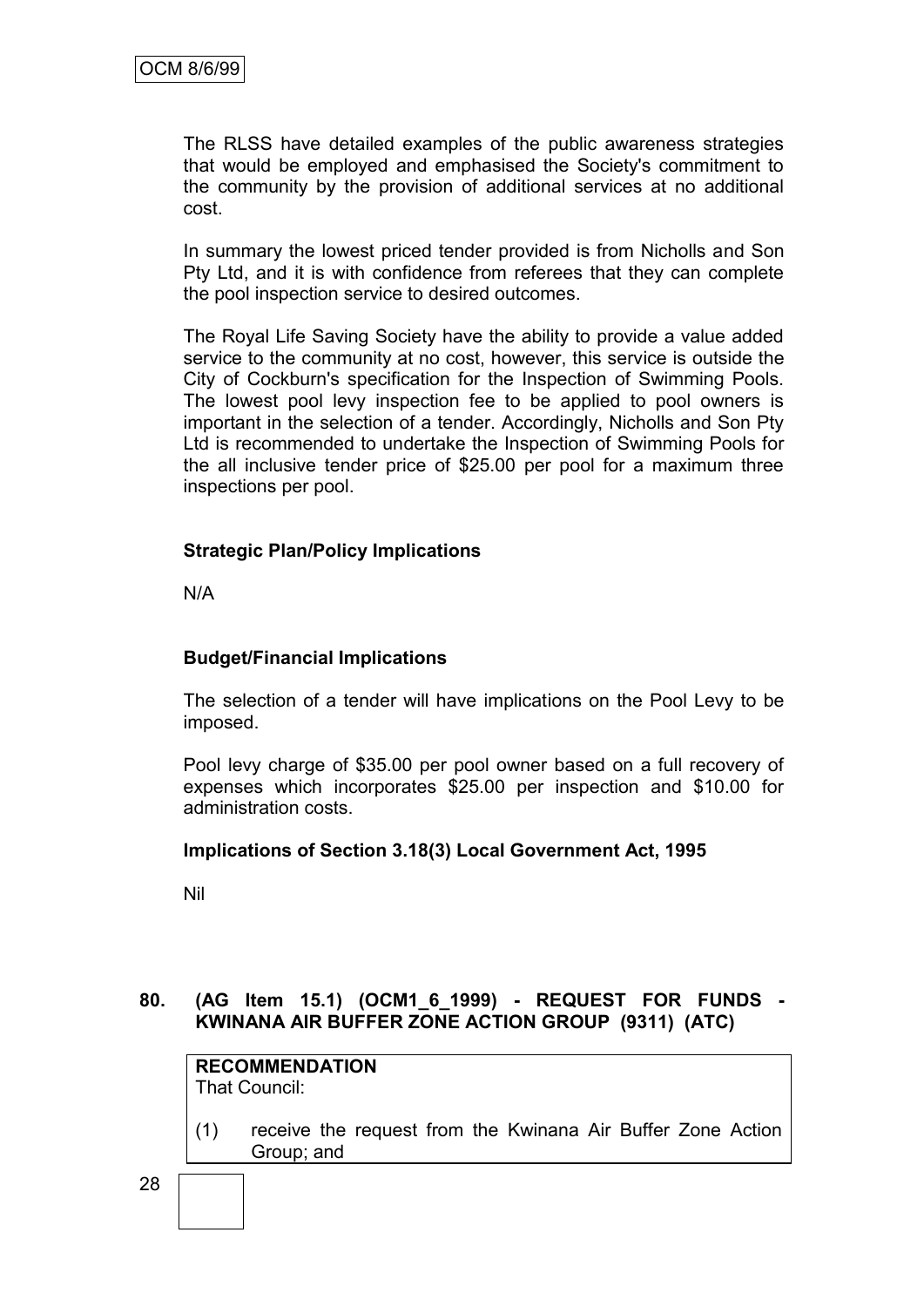- (2) advise the Group that Council:
	- 1. is prepared to assist in the provision of Council owned venues for it to conduct public meetings by donating the hire cost to the Group, subject to the venue being available.
	- 2. is not prepared to be involved in either the distribution of leaflets or the provision of funds in support of the Association's campaign against the proposals contained in the FRIARS report because the Council, as a decision making authority, must remain impartial so that it can fairly represent the views of all its residents and ratepayers.

# **COUNCIL DECISION**

MOVED Commissioner Jorgensen that:

- (1) Council honour the original offer of Council by providing \$3000 of financial support and acknowledge that there may have been some confusion; and
- (2) \$3000 be made available to conduct a Valuation Study on behalf of the City of Cockburn which will be incorporated into our submission and that a copy of that submission be made available to the K.A.B.Z. Group.

# **MOTION LAPSED FOR WANT OF A SECONDER**

MOVED Commissioner Smithson SECONDED Commissioner Donaldson, that Council:

- (1) receive the request from the Kwinana Air Buffer Zone Action Group; and
- (2) advise the Group that Council:
	- 1. is prepared to assist in the provision of Council owned venues for it to conduct public meetings by donating the hire cost to the Group, subject to the venue being available.
	- 2. is prepared to allocate \$3000 towards the provision of the Valuation Report sought by K.A.B.Z. and that a copy of that report be made available to the K.A.B.Z. Group.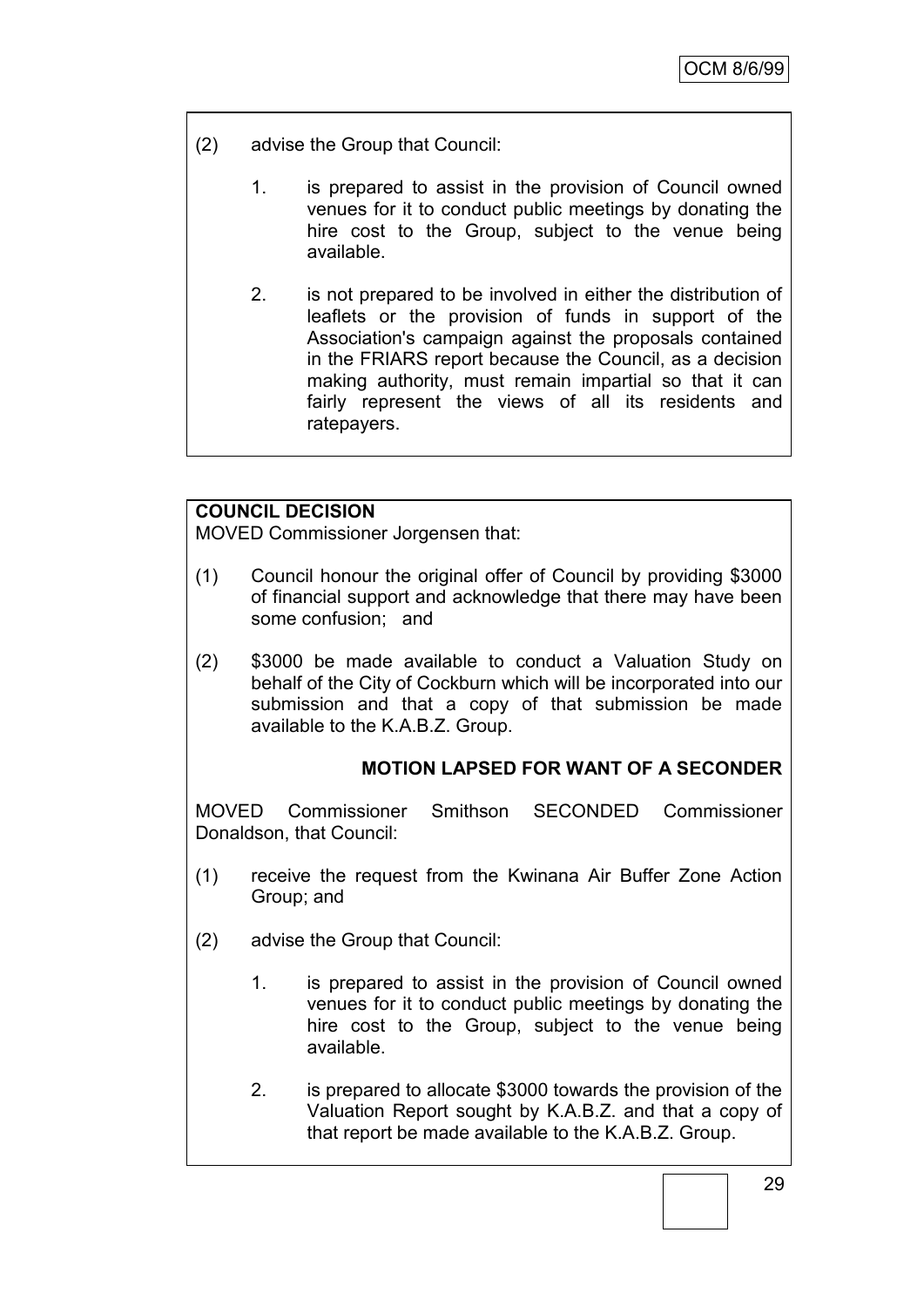**CARRIED 2/1**

**Explanation:** It was agreed that Council should honour its previous commitment however, it was noted that Council should be mindful that contributing to any body, could create some sort of precedent.

# **Background**

In its 1997/98 Budget Council allocated \$5,000 on a dollar for dollar basis to assist the K.A.B.Z. Action Group pay for the cost of a professional submission, on behalf of property owners with the Kwinana Air Buffer Zone, relating to the FRIARS discussion paper of March 1997. A claim for a contribution of \$2,002.23 was subsequently made by the Group which was paid on 1 September 1997. The unspent funds were not carried forward to the 1998/99 Budget.

## **Submission**

A letter has been received from the Chairman of the K.A.B.Z. Action Group requesting funds to assist in the preparation of a submission on the FRIARS Draft Strategy released in March 1999 with public submission closing on 30 June 1999. The Chairman states that the group was under the impression that the undrawn balance (\$2,997.67) of Council's original allocation (\$5,000) was still available to the group to use. He is aware that these funds were not carried forward to the 1998/99 budget. He further states that the Group "obviously should have made representations to you in the intervening period but we did not foresee an almost two year delay". He states that the funds are still required and appeals to Council to reinstate the undrawn balance (\$2,997.67) in Council's 1999/00 Budget.

## **Report**

The Council is well aware of the FRIARS draft report and the recommendations contained in it.

There has been a great deal of public concern and involvement in this study, particularly the residents and landowners in the Wattleup and Hope Valley localities.

The Council's Planning Department has prepared comprehensive submissions on the FRIARS proposals and this has been available to the public and because of this has been distributed widely.

The Council is concerned about the implications of the report in particular the impact of the buffers, the industrial rezoning and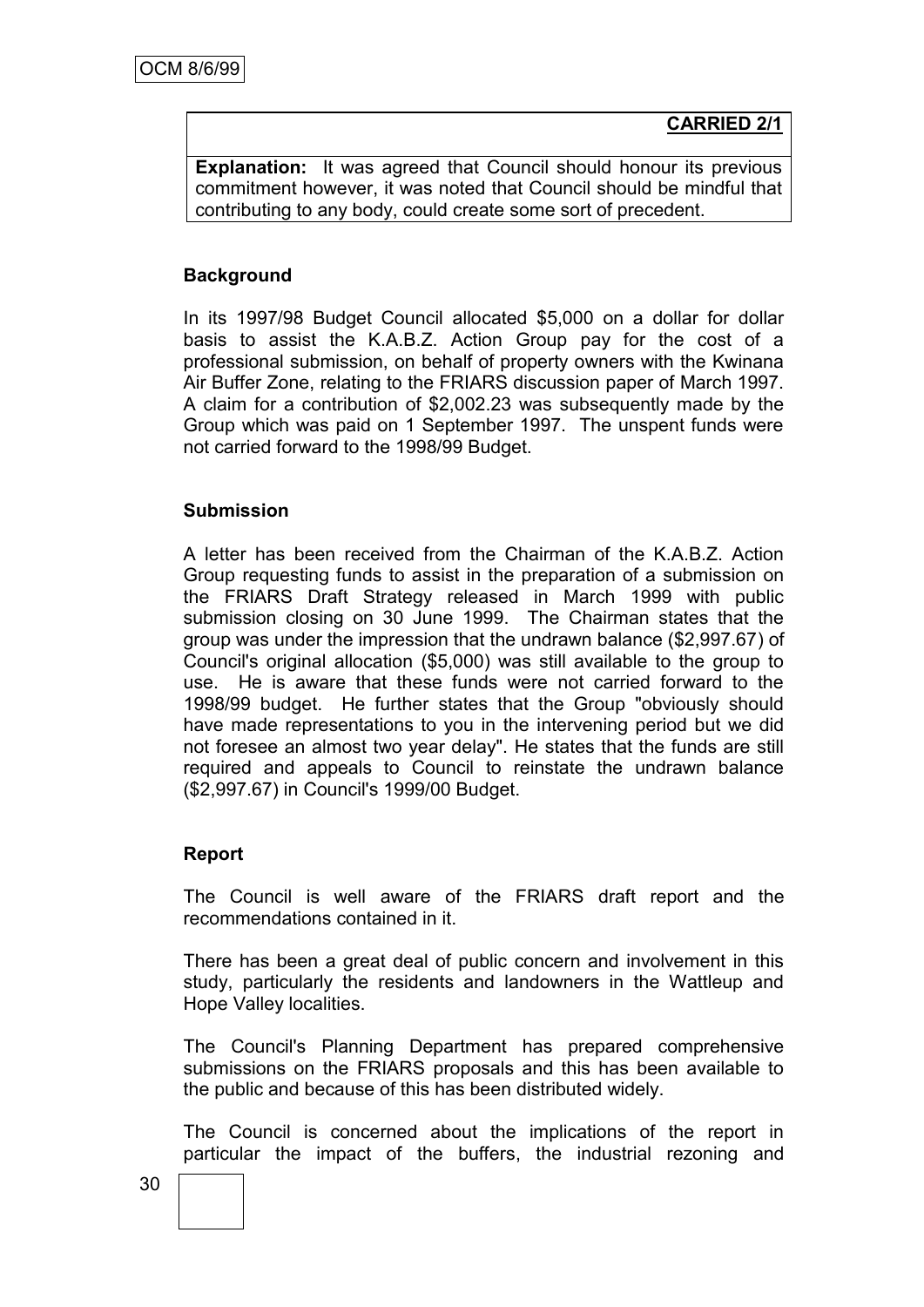transportation proposals on the Wattleup community, and also the localities of Henderson and Munster.

The view of the Planning Department is that the Council should remain neutral in respect to its community position although it has the right and obligation to determine its own position in respect to the study in its role as the responsible planning authority for the City of Cockburn. Its position may well be similar to that of the Group.

The reason why it is important not to become aligned with one group of ratepayers within the community on this or any other issue, is because as a community decision maker it should not only be independent but be seen to be independent where it may be required to make a fair and unbiased decision in respect to matters that effect the overall community.

For the Council to provide moral or financial assistance to one group could be seen to compromise it in any future decisions it may need to make in relation to this matter.

In view of this, the Council could quite clearly be able to provide venues for the Group to meet and conduct its public or network meetings, but not become involved in leaflet distribution or the provision of funds.

It should only become actively involved in the matter if it is prepared to distribute leaflets for both the "for" and "against" case, and have control over the accuracy of the information that is being disseminated. If it contemplates becoming financially involved, then again it should provide equal funds to support the "for" and "against" case.

Usually when one side of an issue gains support from a statutory authority such as a local government, the recipient often gains heightened expectations that the authority will support them in the end, even when this may not be possible for a variety of unforeseen reasons or changed circumstances.

Council's position above is consistent with its decision in August 1997 not to provide funds to the Wattleup Citizens' Association to undertake a program of opposition of FRIARS. Council was prepared however to assist by providing free venues to conduct public meetings.

## **Strategic Plan/Policy Implications**

N/A

**Budget/Financial Implications**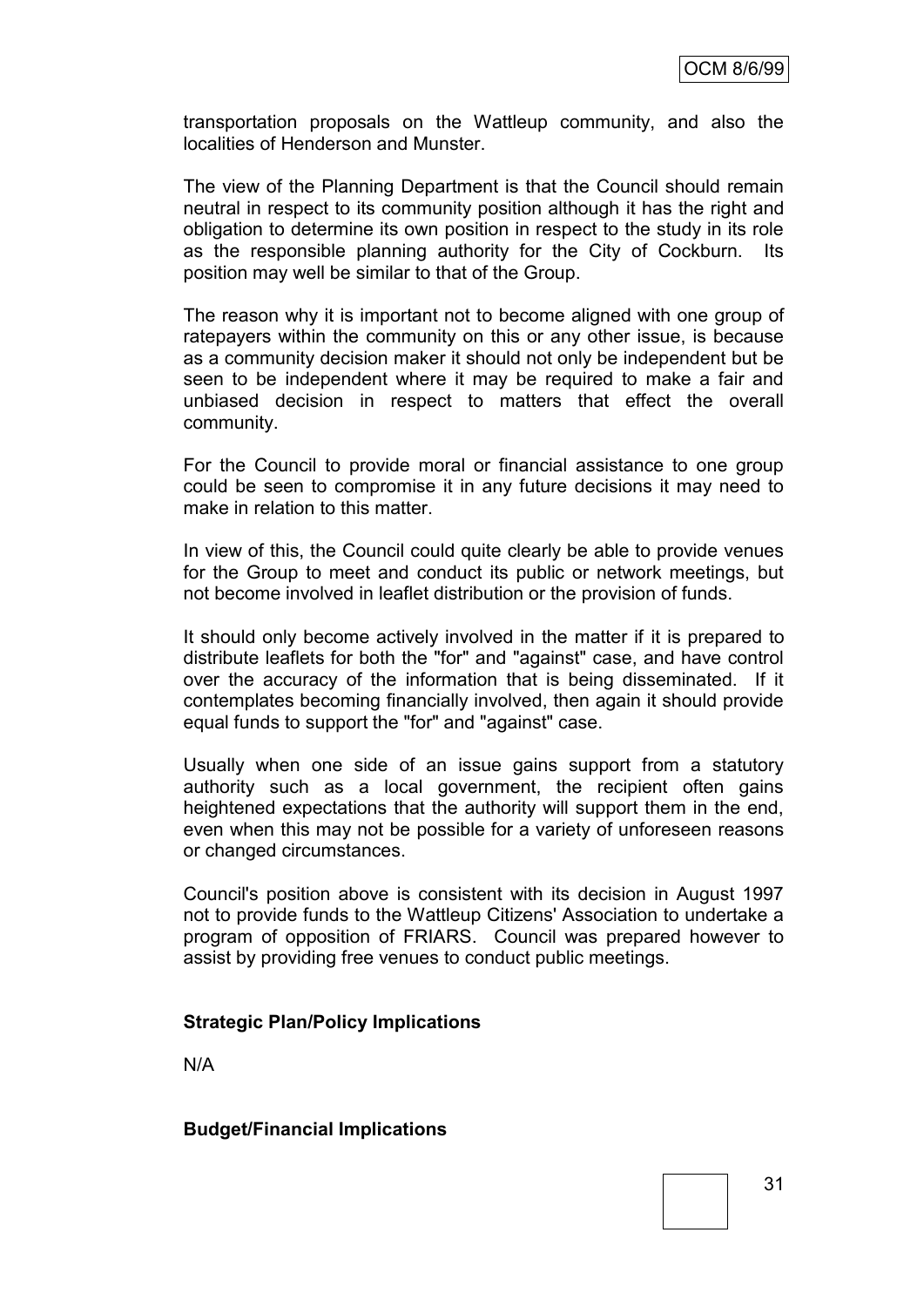Any cost of venue hire will be off-set by income to Council halls, therefore there will be no overall effect on Council's budget. Council will be required to provide a donation for the use of the facility. The cost is unknown because the venues and the number of occasions is not determined.

# **Implications of Section 3.18(3) Local Government Act, 1995**

Nil

# **81. (AG Item 16.1) (OCM1\_6\_1999) - LEACHATE TREATMENT PLANT - OPERATIONS CONTRACT (4900) (RNJ)**

# **RECOMMENDATION**

That Council, pursuant to Regulation 11(2) part "f" of the Local Government Act (Function and General) Regulations:-

- (1) extend the annual operations contract of QED Australia Pty Ltd for a further 12 months commencing 1st June 1999 without inviting public tenders; and
- (2) accept QED Australia Pty Ltd treatment rate of \$3.75/ $m<sup>3</sup>$  which maintains the current rate under the revised contract conditions.

# **COUNCIL DECISION**

MOVED Commissioner Smithson SECONDED Commissioner Jorgensen, that the recommendation be adopted.

**CARRIED 3/0**

# **Background**

Following the successful commissioning of the Leachate Treatment Plant at Henderson Landfill in February 1998, quotations were sought from 3 operators for its ongoing operation. QED Australia were chosen because they were the cheapest, had the necessary qualified personnel and had chemical and biological supply contracts in place. It was also seen as beneficial to both parties that QED Australia could further develop their process to suit the leachate conditions at Henderson Landfill.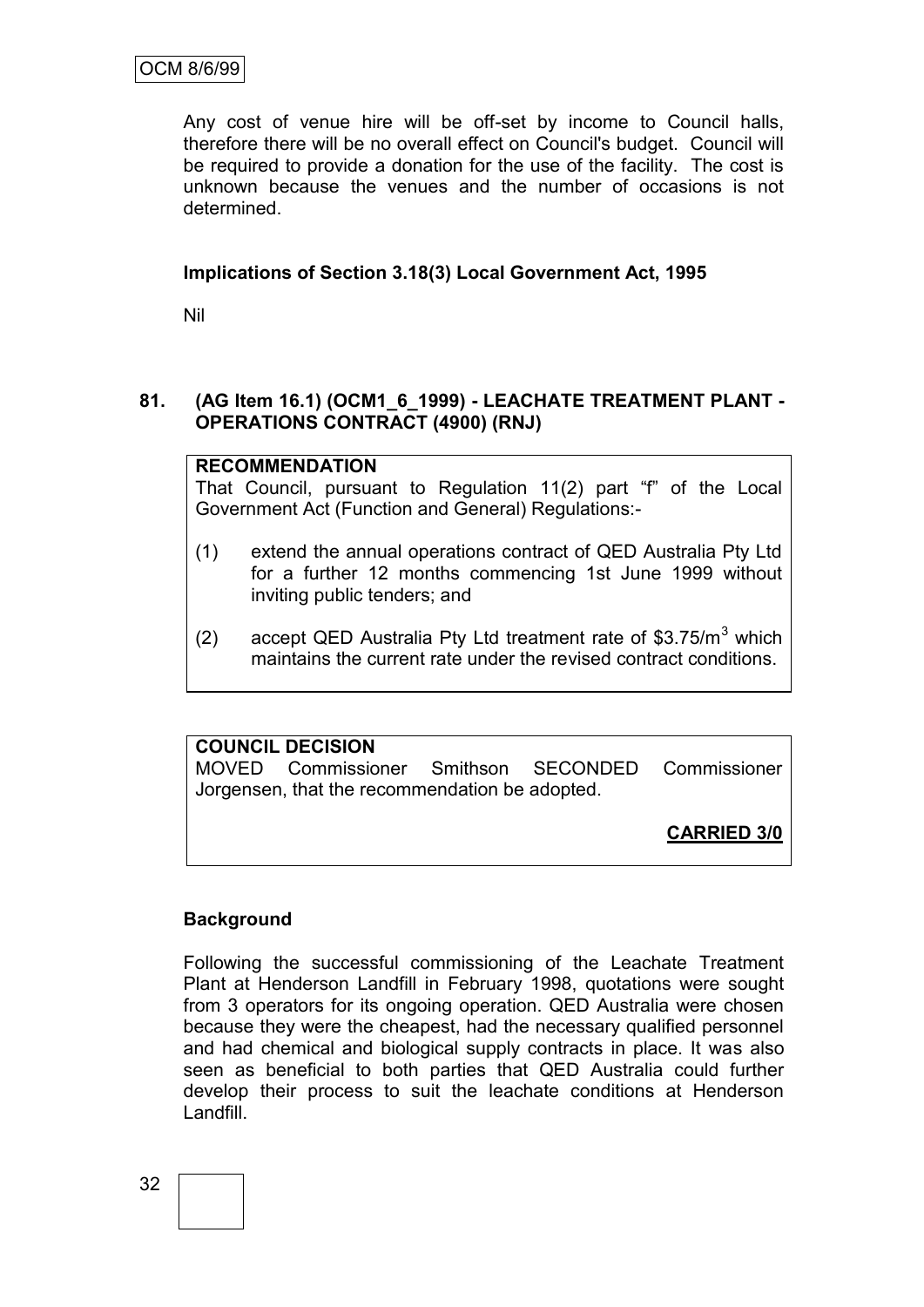The plant has now been successfully operated by QED Australia for the past 12 months treating approximately 11,500 $m<sup>3</sup>$  of leachate at a cost of  $$3.75/m<sup>3</sup>$ .

## **Submission**

N/A

#### **Report**

Council's Waste Services have drafted a revised operations contract with the assistance of Halpern Glick Maunsell to address minor problems arising over the past 12 months. These changes related to improved monitoring of leachate and bore water at the Henderson site and improved maintenance of the infiltration basin. It was also felt that the implementation of an ammonia probe in lieu of daily litmus testing for this analyte was necessary given the occurrence of several out of specification readings for the treated effluent in regard to the concentration of ammonia.

QED Australia agreed to maintain their rate of \$3.75/ $m<sup>3</sup>$  for the following 12 months under the revised contract conditions. Given that Cell 1 has now been capped and Cell 2 is expected to be capped by the end of this year, Waste Services would expect to treat less leachate in the next 12 months than that previously treated.

Consequently, the 1999/00 operations contract value is expected to be less than \$40,000. However, it may be more than this and even exceed \$50,000 dependent upon the quantity treated. Therefore it is considered that Council consider the implications of the Function and General Regulations.

Given the unique nature of this chemical/biological process and the current need for QED Australia to re-commission the plant so that it will be operational for this winter, it is felt that it will not be beneficial for City of Cockburn to call for tenders for this work. Under regulation 11(2) part "f" of the Local Government Act (Function and General), City of Cockburn can exempt from being required to invite public tenders on the basis that given the "unique nature of the service it is unlikely that there is more than one potential supplier" capable of re-commissioning and operating the plant.

Accordingly, it is proposed to accept QED Australia's rate of \$3.75/m<sup>3</sup> for treatment of the leachate generated at Henderson Landfill site for a further 12 months commencing 1st June 1999.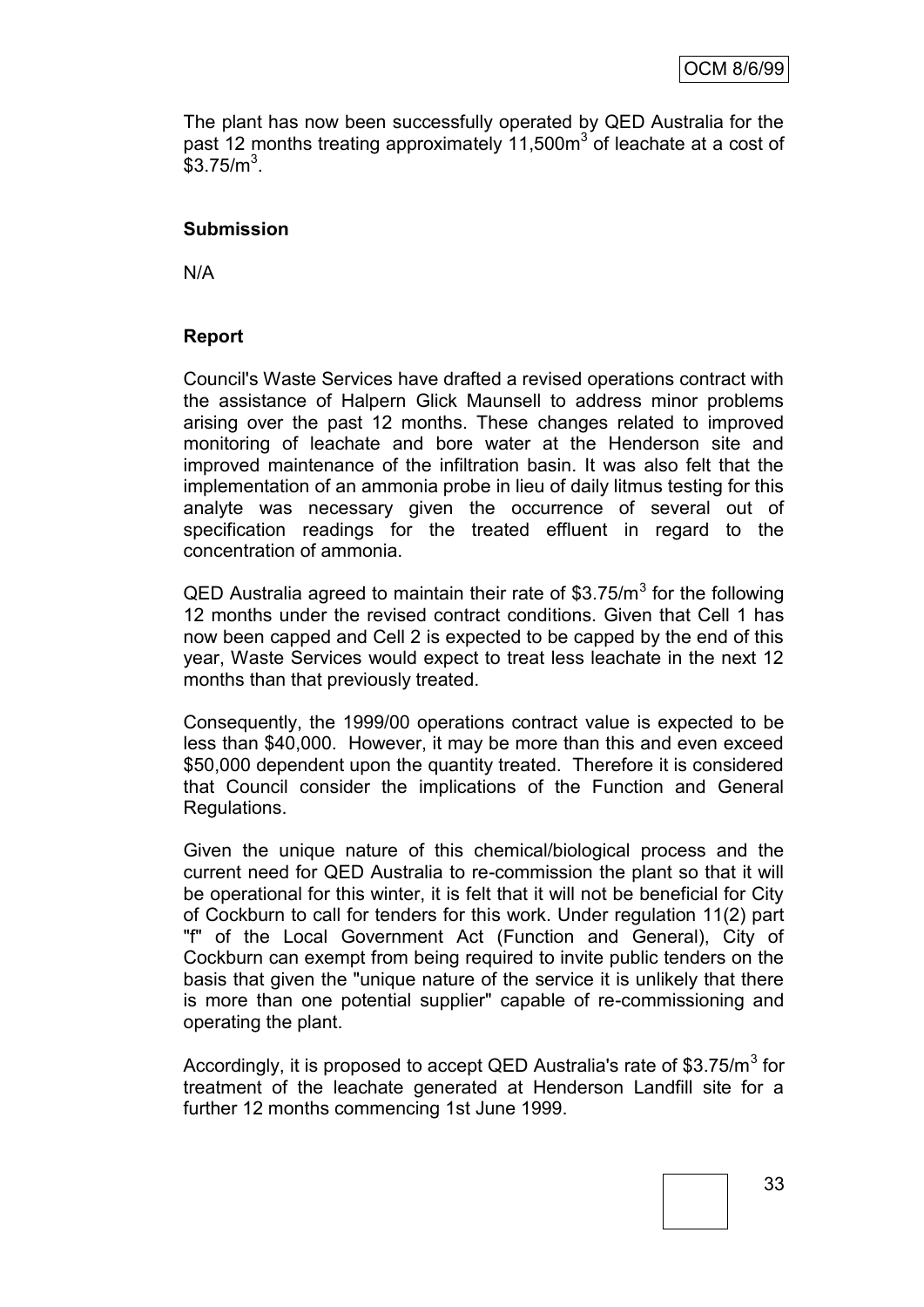# **Strategic Plan/Policy Implications**

The need to effectively manage the risk of leachate contamination of the groundwater is fundamental to Council's Strategic Plan and DEP's monitoring of the Landfill Site.

## **Budget/Financial Implications**

Adequate funds are available to meet the balance of treatment costs expected this financial year and further funds have been allocated for treatment in 1999/00.

## **Implications of Section 3.18(3) Local Government Act, 1995**

Nil

# **82. (AG Item 16.2) (OCM1\_6\_1999) - TENDER NO.13/99 - UPGRADE OF ADMINISTRATION BUILDING AIRCONDITIONING EQUIPMENT (4602; 4463) (JR) (WEST)**

#### **RECOMMENDATION** That Council:

- (1) accept the tender from AMEC Engineering Pty Ltd for Tender No. 13/99 - Upgrade of Administration Building Air Conditioning Equipment in the sum of \$122,648 for the base upgrade;
- (2) fund the shortfall in Account No. 115750 "Administration Centre - Airconditioning System Upgrade" for the base upgrade project from the Council's Reserve Fund "Major Buildings Refurbishment" and the Budget be amended accordingly;
- (3) accept the additional price of \$47,778 from AMEC Engineering Pty Ltd for Tender No. 13/99 to upgrade the equipment servicing Council"s formal areas, being the second stage in upgrading the Administration Centre air conditioning equipment; and
- (4) fund the additional price to upgrade the equipment servicing Council"s formal areas from the Council"s Reserve Fund "Major Buildings Refurbishment" and the Budget be amended accordingly.

**TO BE PASSED BY AN ABSOLUTE MAJORITY OF COUNCIL**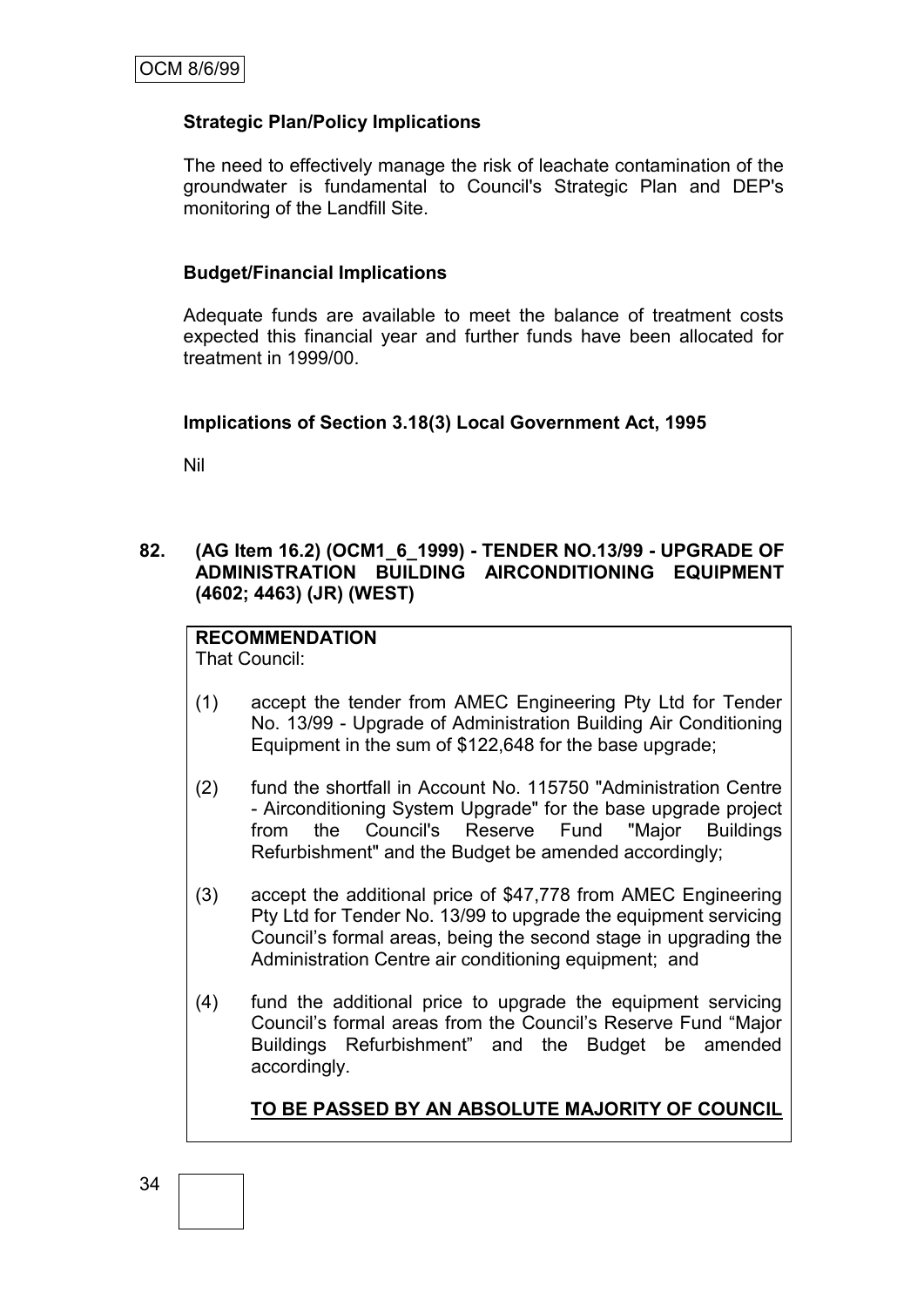# **COUNCIL DECISION** MOVED Commissioner Jorgensen SECONDED Commissioner Smithson, that the recommendation be adopted.

**CARRIED 3/0**

# **Background**

There is an allocation of \$125,000 on the current Budget to upgrade the airconditioning equipment servicing the office areas in the older (northern) part of the Council's Administration Centre. Consequently, Council's mechanical services consultant, De Saxe Adams and Associates Pty Ltd, have developed plans and specifications in this regard. Accordingly, to streamline the tender process, Registrations of Interest were invited from suitably qualified and experienced air conditioning contractors to tender on the upgrade of the air conditioning equipment. Fourteen (14) contractors registered their interest in undertaking the project.

Under delegated authority extended to the Director - Engineering & Works by Council and the Chief Executive Officer under Section 3.57 of the Local Government Act (1995) and pursuant to Section DA-F5 of the City of Cockburn Delegated Authority Register, tenders were then invited from the following contractors who registered their interest:

- AMEC Engineering Pty Ltd
- **Airtech Pty Ltd**
- Atlas Building Services Pty Ltd
- Australian Airconditioning Services Pty Ltd
- Centigrade WA Pty Ltd
- Designair Group
- Direct Engineering Services Pty Ltd
- Envar Engineers and Contractors Pty Ltd
- Haden Engineering Pty Ltd
- HVAC Construction Ltd
- Jako Industries Pty Ltd
- Mechanical Project Management Pty Ltd
- Scott Mechanical Services Pty Ltd
- T O'Connor

# **Submission**

Ten (10) submissions were received at the close of tender, details of which are shown in the attachment.

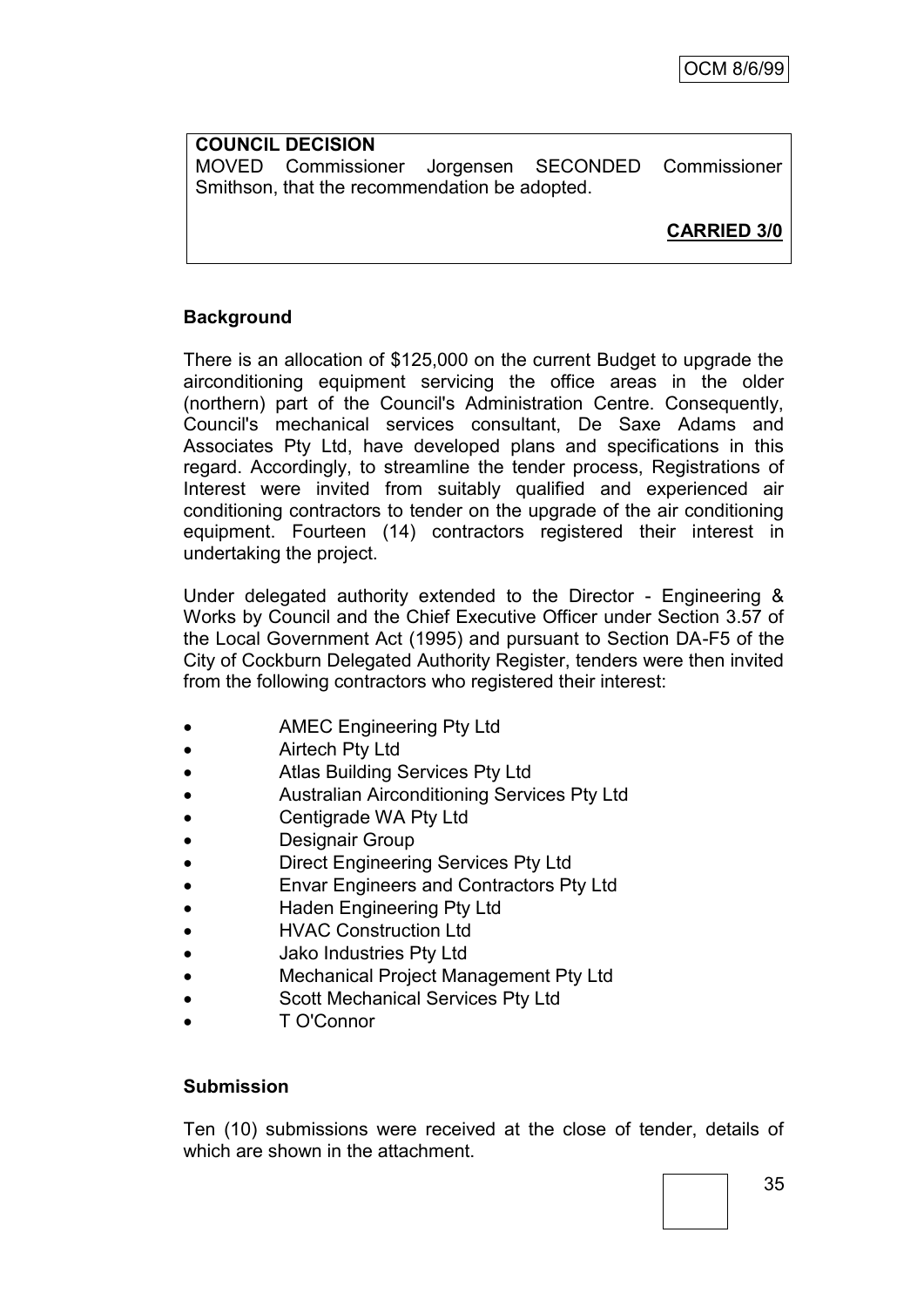## **Report**

Based on the criteria of financial capacity, resources (management, labour, plant and equipment), experience in similar projects, ability to complete works on program and track record, Council"s consultants for the project, De Saxe Adams and Associates, had no reason to eliminate the lowest tenderer, AMEC Engineering. AMEC Engineering are a Quality Endorsed Company. The scope of work included in AMEC"s pricing has been confirmed, complies with the tender specifications and is acceptable.

The tender called for providing 3 prices for the project: -

- 1. Base Upgrade Price includes upgrading the air conditioning system servicing the office areas in the old section of the Administration Building. It involves the replacement of the main evaporative condenser (water tower) with roof mounted air cooled condensers, two new compressor sets, commissioning of a Direct Digital Control (DDC) System for desktop management of the air conditioning system and all associated works.
- 2. Additional Price Formal Areas is the price to upgrade the air conditioning system servicing the occasional formal Council areas in the old section of the Administration Building. It includes the conversion of the 3 existing package units from water cooling (the second water tower) to air cooling, DDC System operation and all associated works.
- 3. Additional Price Heater Banks involves replacing of the duct heater banks servicing the formal areas due to age and the possibility of deteriorating duct insulation linings.

The current Budget allocation of \$125,000 for the project was based on undertaking the works in the Base Upgrade Price inclusive of all consultant fees and on-costs. Additional prices were obtained as the competitive nature of the tender may allow the extra works to be considered.

The works in the Base Upgrade Price will involve short-term disruption of up to 4 weeks to staff working conditions, particularly with noise and air conditioning. Noise disruption would also occur for the Formal Areas' work. Consequently, the consultant recommends that, if finance is available, both these works be carried out concurrently to reduce disruption and to maintain the competitive pricing. He also recommends that the Heater Banks works be held over pending further investigation during the upgrading works as these works can be carried out with minimum disruption at a later date.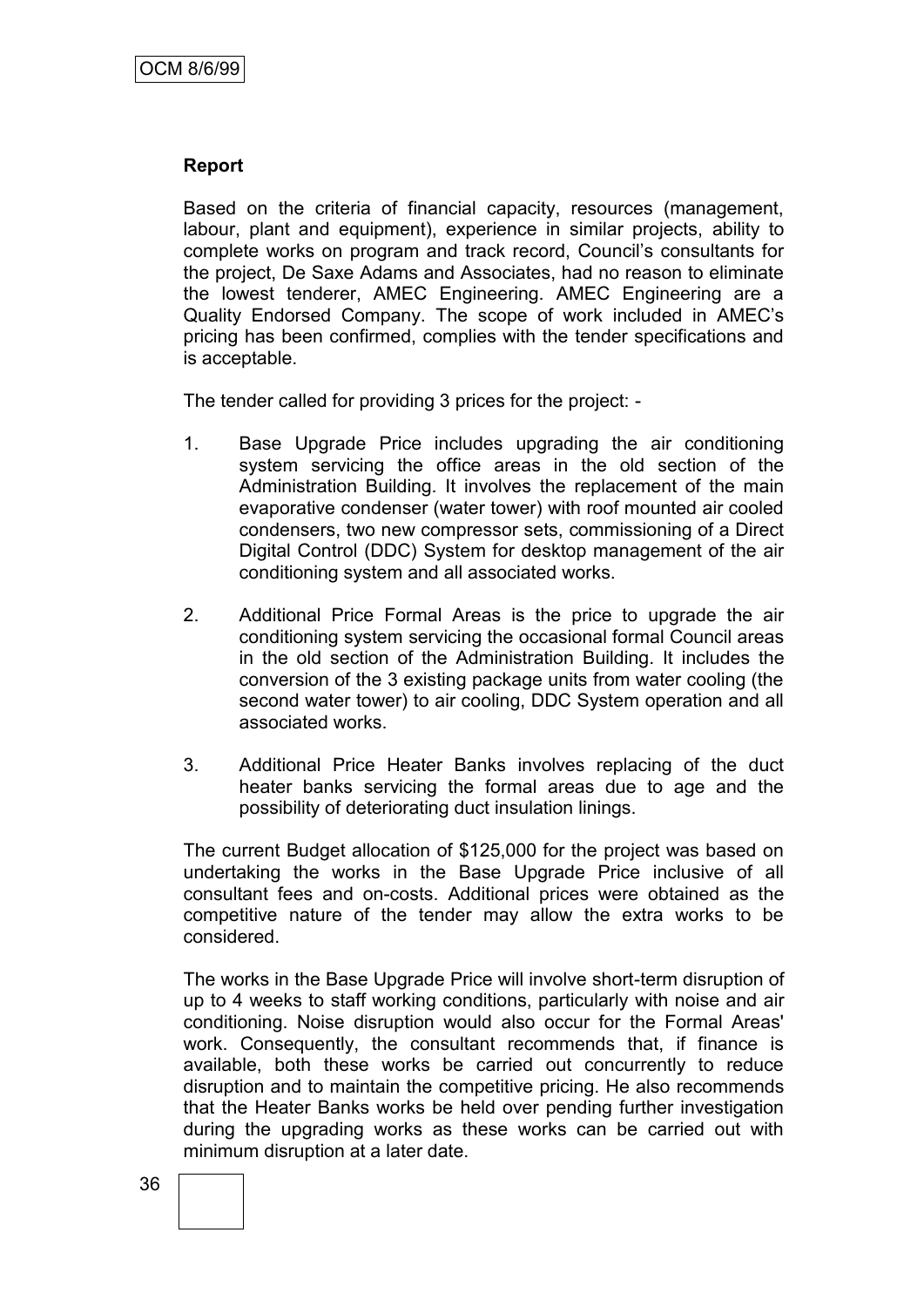If AMEC Engineering is engaged to undertake the Base Upgrade and Formal Area works, then the Budget requirements are as follows: -

| • Base Upgrade Price            | 122,648 |
|---------------------------------|---------|
| • Additional Price Formal Areas | 47,778  |
| • Consultant Fees               | 17,043  |
| • On-costs                      | 1,704   |
| • Contingencies                 | 5,827   |
|                                 | 195,000 |

Consequently, there would be a shortfall in the order of \$70,000 on the current Budget to undertake the work as recommended.

It is considered that AMEC Engineering should be engaged for the base upgrade and the formal area upgrade of the air conditioning system. The shortfall should be funded from Council"s Reserve Fund for Major Buildings Refurbishment, which was specifically established for such upgrades.

# **Strategic Plan/Policy Implications**

N/A

## **Budget/Financial Implications**

The project as recommended can be funded if adequate funds are transferred from the Major Buildings Refurbishment Reserve Fund. A transfer of about \$15,000 would still be required if only the base upgrade is proceeded with.

## **Implications of Section 3.18(3) Local Government Act, 1995**

Nil

## **83. (AG Item 16.3) (OCM1\_6\_1999) - TENDER NO. 9/99 - SALVAGE AND RECOVERY RIGHTS - HENDERSON LANDFILL SITE (AS) (4433) (COASTAL)**

## **RECOMMENDATION**

That Council accept the tender of \$3,800 submitted by Clinton John Scott for Tender No. 9/99 - Salvage and Recovery Rights - Henderson Landfill, for a period of one year with the option of extending for a further year following review of this operation.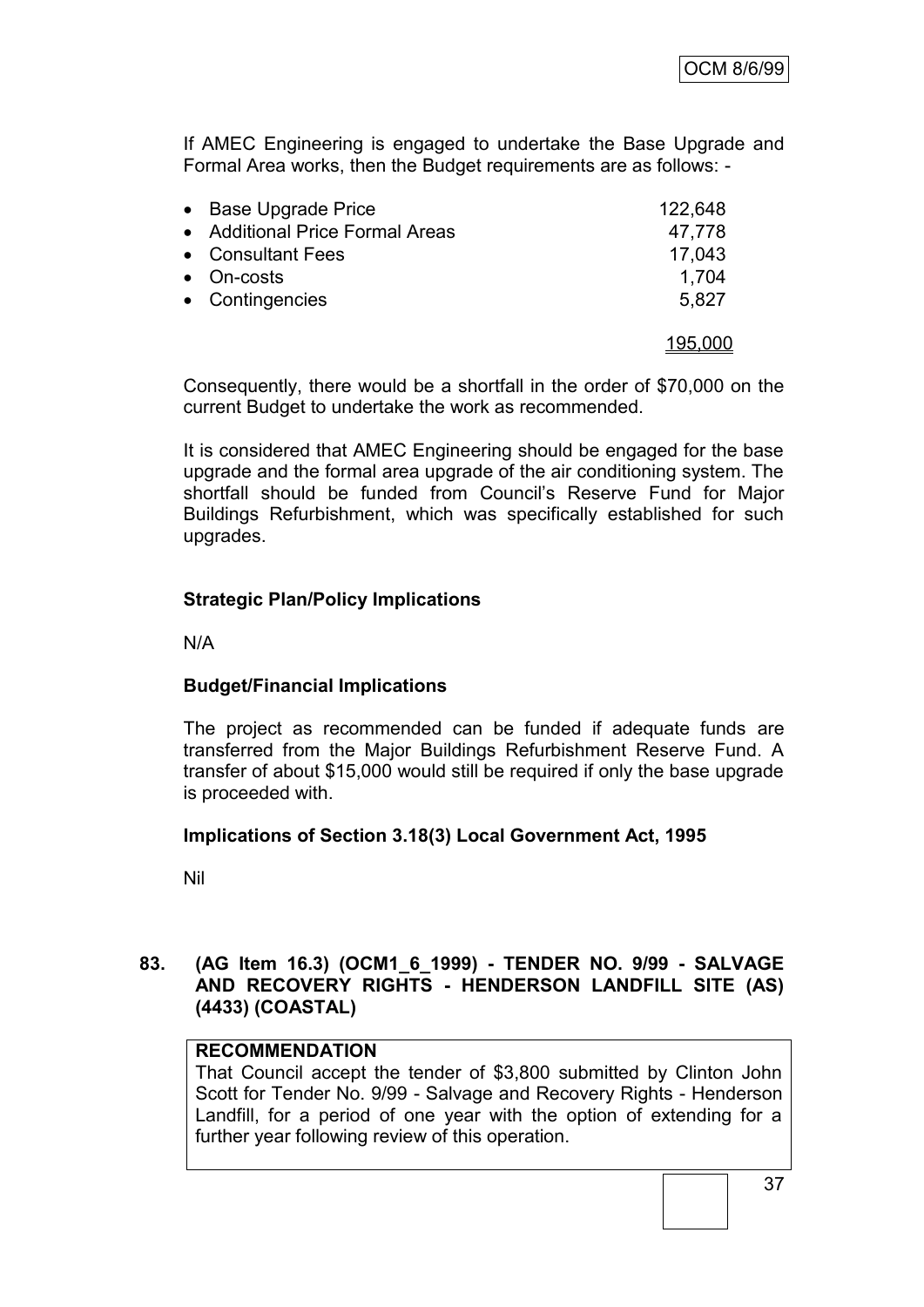# **COUNCIL DECISION**

MOVED Commissioner Smithson that:

- (1) Council not award a tender at this stage;
- (2) as a matter or urgency, the Director Engineering & Works prepare a Code of Practice for the recycling operation, centering particularly on the safety issues;
- (3) the recycling operation cease until the Code of Practice is developed;
- (4) once the Code of Practice is developed, it be monitored for one month and after that month, a report be prepared to Council on whether the operator is complying with the Code; and
- (5) the report be presented to Council for further consideration and to determine whether the operation should be re-tendered.

# **MOTION WITHDRAWN**

MOVED Commissioner Smithson SECONDED Commissioner Jorgensen, that:

- (1) Council not award a tender at this stage;
- (2) as a matter or urgency, the Director Engineering & Works prepare a Code of Practice for the recycling operation, centering particularly on the safety issues;
- (3) once the Code of Practice is developed, it be monitored for one month and after that month, a report be prepared to Council on whether the operator is complying with the Code; and
- (4) the report be presented to Council for further consideration and to determine whether the operation should be re-tendered.

# **CARRIED 3/0**

# **Background**

At the Council meeting held on 25 May 1999 the acceptance of Tender No. 9/99 was deferred to allow Patricks Recycling to discuss their submission with Council staff.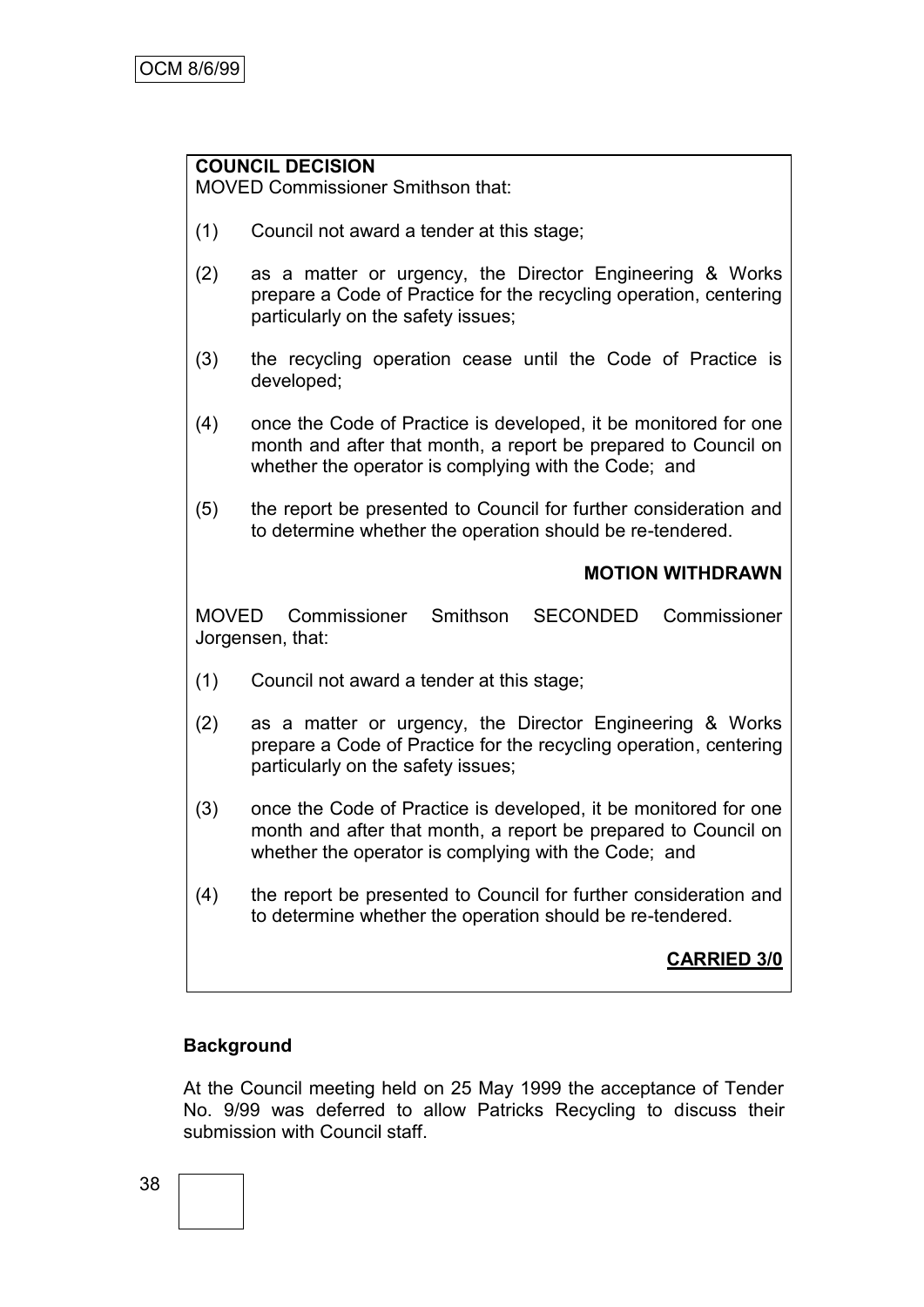# **Submission**

N/A

## **Report**

The Acting Landfill Supervisor has had further discussions with Mr Humphries of Patricks Recycling. The documentation submitted has also been examined by Council staff.

Patricks Recycling was created in the past 8 months. Georges Recycling started operating at the Henderson Landfill Site on a trial basis and Patricks Recycling have taken over.

Patricks Recycling have taken a month by month lease of premises in Wellard Street. The material they sell at those premises comes from the tipsite.

They also collect aluminium cans, steel cans etc. which they sell to the buyers of that material.

Five letters were submitted by Patricks Recycling from their customers. These letters state they use the shop to purchase low price goods and state that Patricks is doing a good job. They supported Mr Humphries getting the tender so he could keep being employed.

Mr Humphries also supplied a letter. One of the sentences states:

*"With regard to experience, given time and opportunity to operate in a legal and businesslike manner we will have gained the experience that Council requires."*

The Acting Landfill Supervisor has been dealing with this organisation over the past 5 months and they do not have extensive experience in running a business.

After considering Patrick Recycling's further submissions it is still recommended that the tender be awarded to Clinton John Scott.

This recommendation is based on:

- (1) the tenderer's 12 year involvement with a similar contract at Gosnells.
- (2) the references from the Gosnells Council staff that Clinton John Scott has always been reliable and efficient.
- (3) the tenderer can show he has markets for a wider range of material including white goods.
- (4) the site at Gosnells has closed so there will be no competing operation at that site.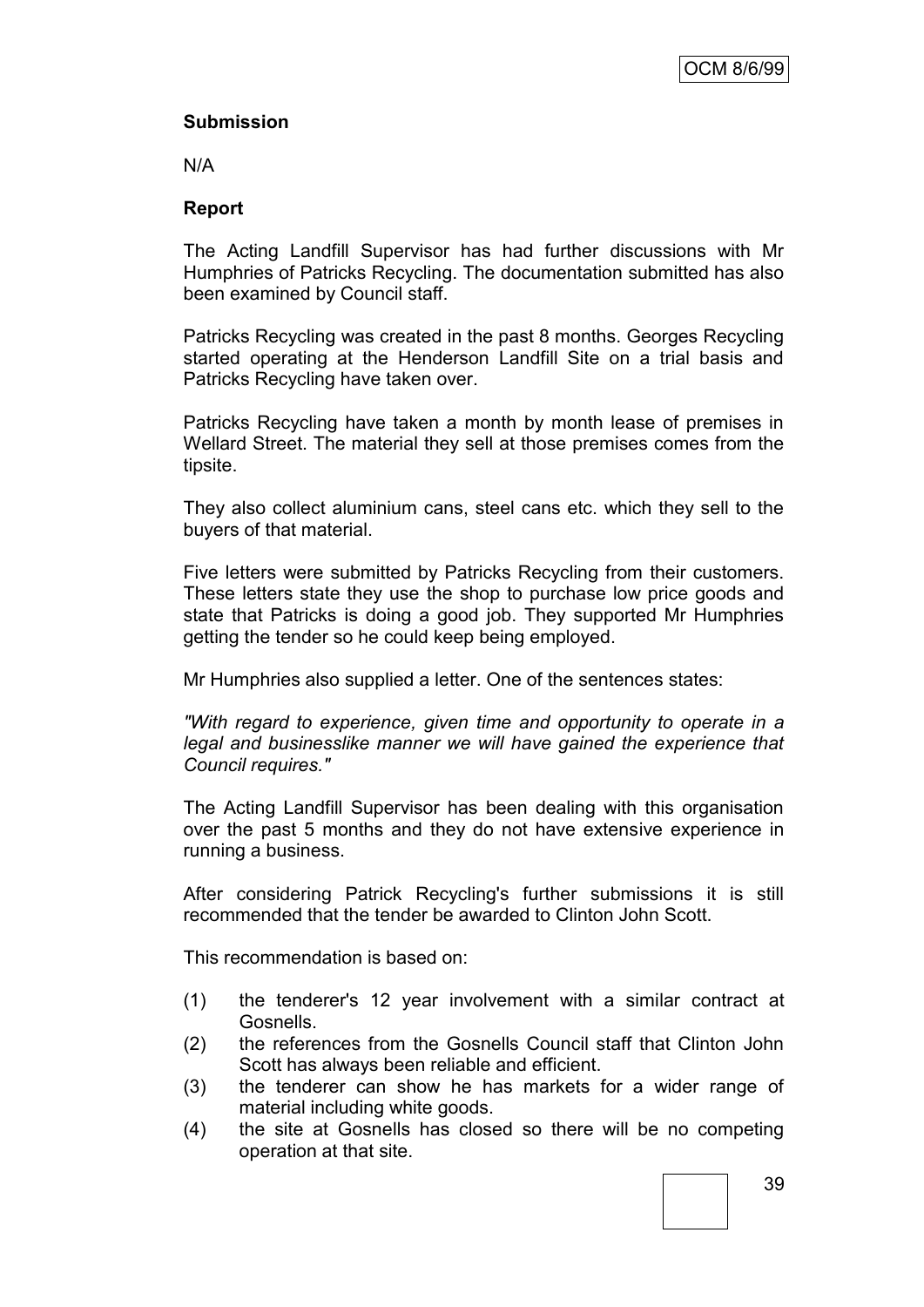- (5) the tenderer has undertaken to degas all refrigerators brought to the site.
- (6) as an experienced operator there is expected to be less involvement by Council staff.

# **Strategic Plan/Policy Implications**

Recycling of household waste is an important component of Council's Waste Minimisation Policy.

## **Budget/Financial Implications**

There is no cost to Council from this proposal.

## **Implications of Section 3.18(3) Local Government Act, 1995**

Nil

## **84. (AG Item 24.1) (OCM1\_6\_1999) - RESOLUTION OF COMPLIANCE (Section 3.18(3), Local Government Act 1995)**

# **COUNCIL DECISION**

MOVED Commissioner Jorgensen SECONDED Commissioner Smithson, that Council is satisfied that resolutions carried at this Meeting and applicable to items concerning Council provided services and facilities, are:-

- (a) integrated and co-ordinated, so far as practicable, with any provided by the Commonwealth, the State or any public body;
- (b) not duplicated, to an extent Council considers inappropriate, services or facilities as provided by the Commonwealth, the State or any other body or person, whether public or private; and
- (c) managed efficiently and effectively.

**CARRIED 3/0**

MEETING CLOSED AT 9:15PM